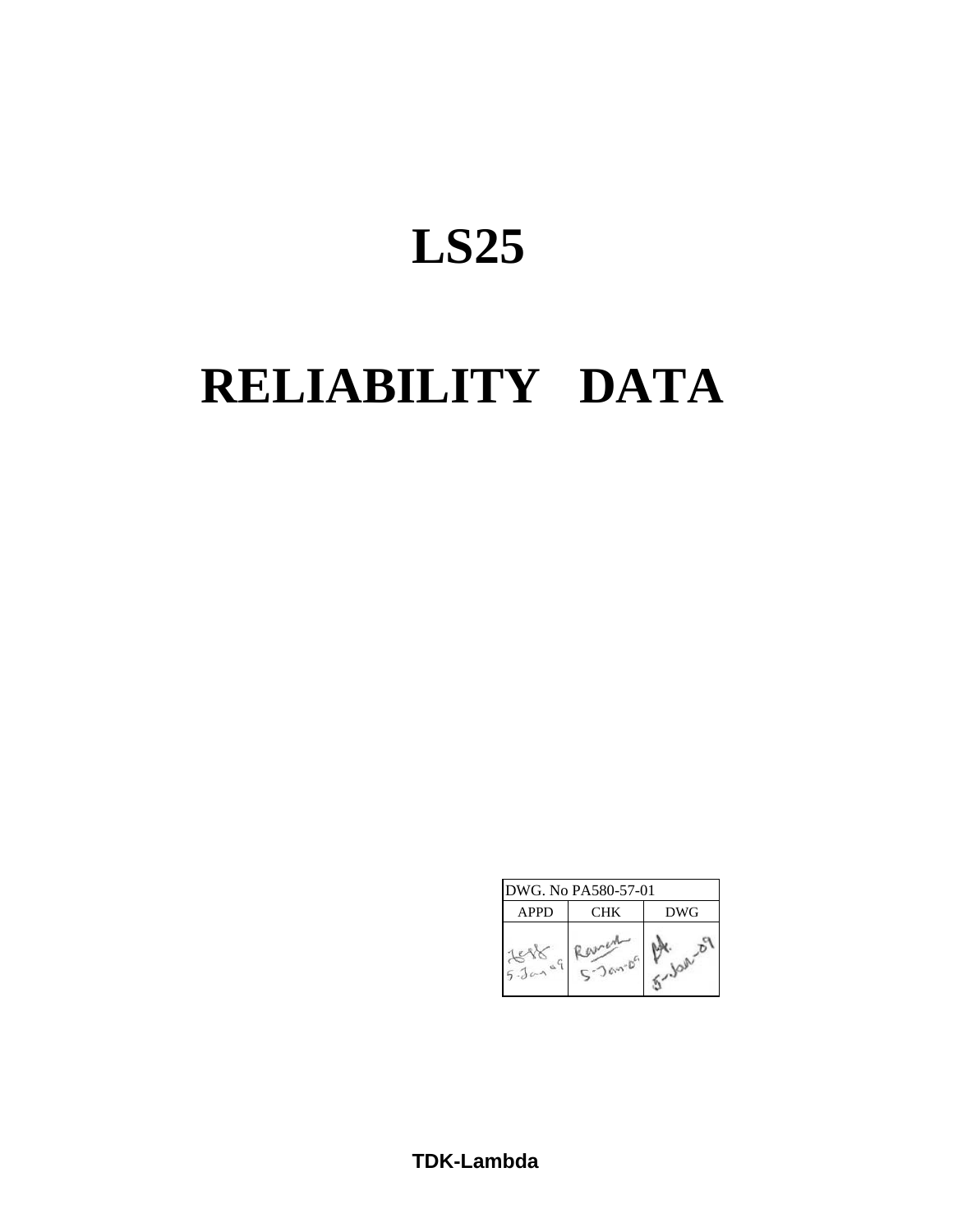# **I N D E X**

# **PAGE**

|    | 1. Calculated Values of MTBF                |          |
|----|---------------------------------------------|----------|
| 2. | Component Derating                          | $R - 2$  |
|    | 3. Main Components Temperature Rise AT List | $R - 5$  |
|    | 4. Electrolytic Capacitor Life              | $R - 7$  |
|    | 5. Vibration Test                           | $R - 11$ |
| 6. | Noise Simulate Test                         | $R - 12$ |
| 7. | <b>Abnormal Test</b>                        | $R - 13$ |
| 8. | <b>Thermal Shock Test</b>                   | $R - 15$ |

 ※ The above data is typical value. As all units have nearly the same characteristics, the data to be considered as ability value.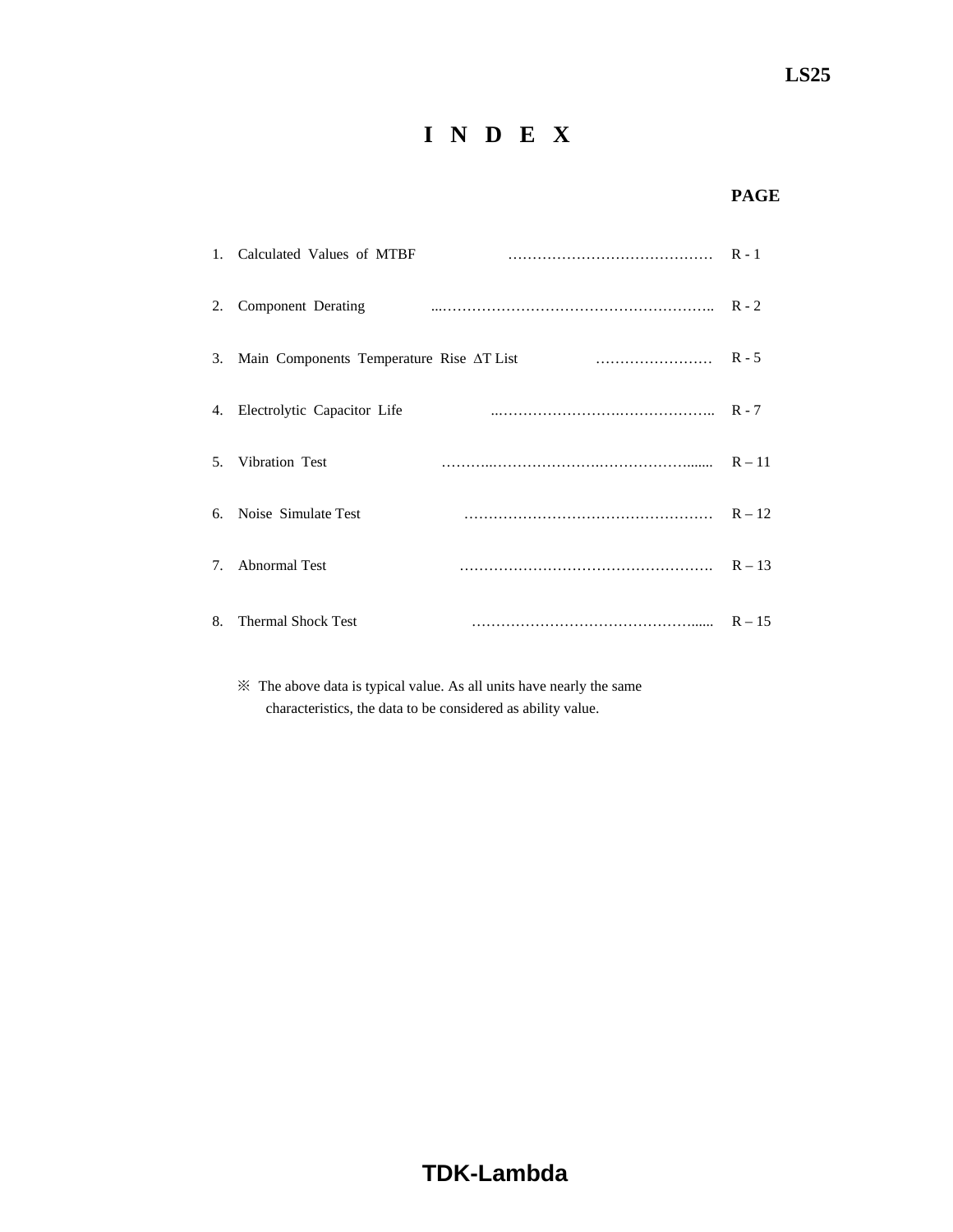**LS25**

# **1. Calculated values for MTBF**

## **MODEL : LS25-5**

#### **1. Calculating Method**

 Calculated based on part count reliability projection of JEITA (RCR-9102). Individual failure rates  $\lambda_G$  is given to each part and MTBF is calculated by the count of each part.

Formula :

$$
MTBF = \frac{1}{\lambda_{\text{equip}}}
$$
  
= 
$$
\frac{1}{\lambda_{\text{equip}}}
$$
 X 10<sup>6</sup> (HOLRS)  

$$
\frac{n}{\sum N_i (\lambda_G \pi_Q) i}
$$

where :

 $\lambda_{\text{equip}}$  = Total Equipment Failure Rate (Failure / 10<sup>6</sup> Hours)

 $\lambda_G$  = Generic Failure Rate For The ith Generic Part (Failure / 10<sup>6</sup> Hours)

 $N_i$ = Quantity of ith Generic Part

n = Number of Different Generic Part Categories

 $\pi_{\text{Q}}$  = Generic Quality Factor for the ith Generic Part ( $\pi_{\text{Q}}$  = 1)

#### **2. MTBF Values**

 $G_F$  : (GROUND, FIXED)

**MTBF = 906,997 (Hours)**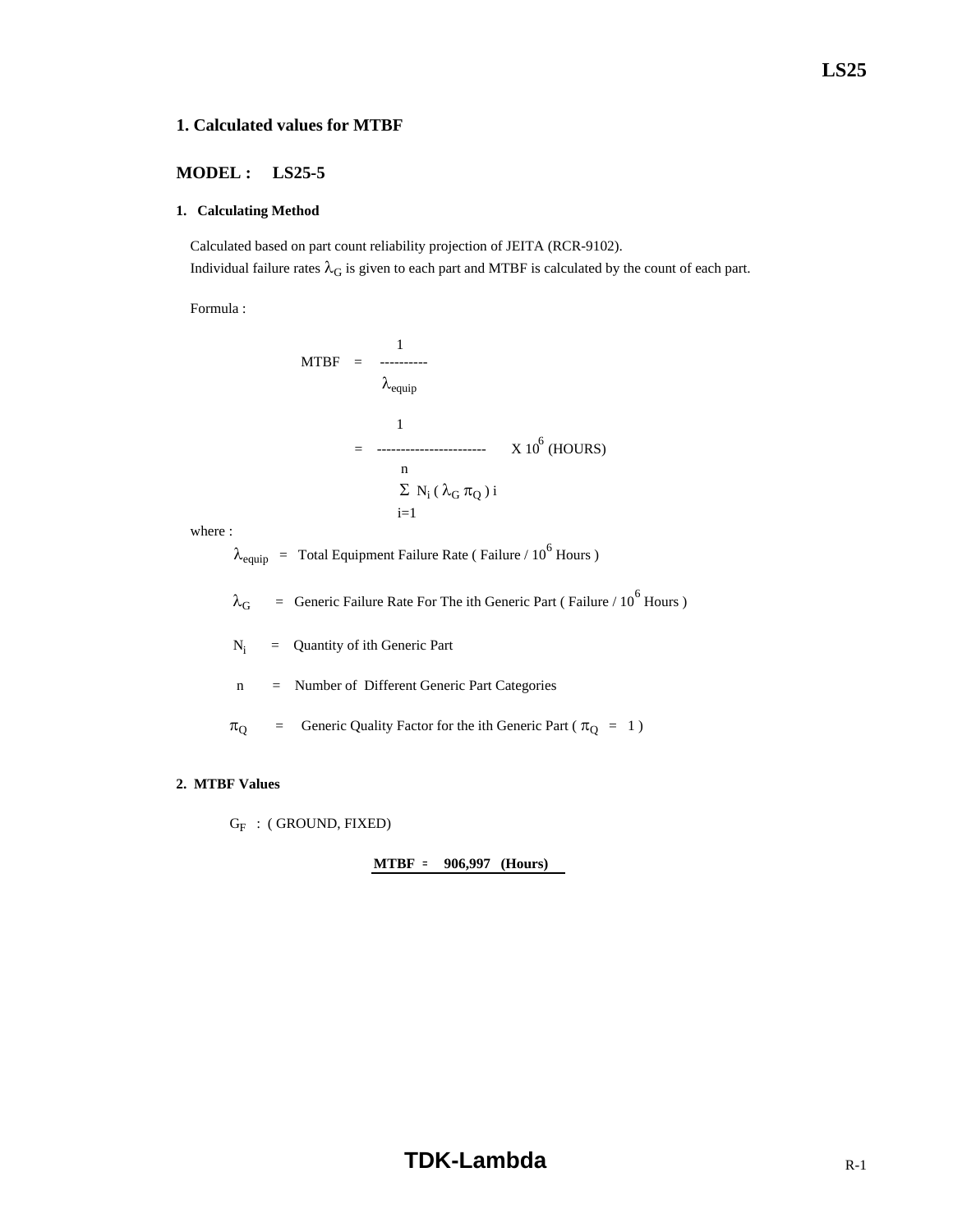#### **2. Component derating**

### **MODEL : LS25-5**

#### **(1) Calculating method**

(a) Measuring Conditions

| Input  | $: 115, 230$ VAC | • Ambient temperature | $:50^{\circ}$ C |
|--------|------------------|-----------------------|-----------------|
| Output | $5V$ 5A(100%)    | • Mounting method     | : Mounting $A$  |

(b) Semiconductors

 Compared with maximum junction temperature and actual one which is calculated based on case temperature, power dissipation and thermal impedance.

(c) IC, Resistors, Capacitors, etc.

Ambient temperature, operating condition, power dissipation and so on are within derating criteria.

(d) Calculating Method of Thermal Impedance

$$
\boldsymbol{\theta}_{\text{j-c}}\!=\!\frac{T_{\text{j}(max)}-T_{\text{c}}}{P_{\text{c}(max)}}\qquad \boldsymbol{\theta}_{\text{j-a}}\!=\!\frac{T_{\text{j}(max)}-T_{\text{a}}}{P_{\text{c}(max)}}\qquad \boldsymbol{\theta}_{\text{j-1}}\!=\!\frac{T_{\text{j}(max)}-T_{\text{1}}}{P_{\text{c}(max)}}
$$

Tc **:** Case temperature at start point of derating ; 25°C in general

Ta **:** Ambient temperature at start point of derating ; 25°C in general

Tj **:** Lead temperature at start point of derating ; 25°C in general

Pc(max) **:** Maximum collector(channel) dissipation

(Pch**(**max**)**)

**T**<sub>j(max)</sub> : Maximum junction(channel) temperature (Tch**(**max**)**)

 $(\theta_{i-c})$  **:**Thermal impedance between junction(channel) and case  $(\theta_{ch-c})$ 

 $\theta_{j-a}$  **:**Thermal impedance between junction and air

 $\theta_{j-l}$  **:**Thermal impedance between junction and lead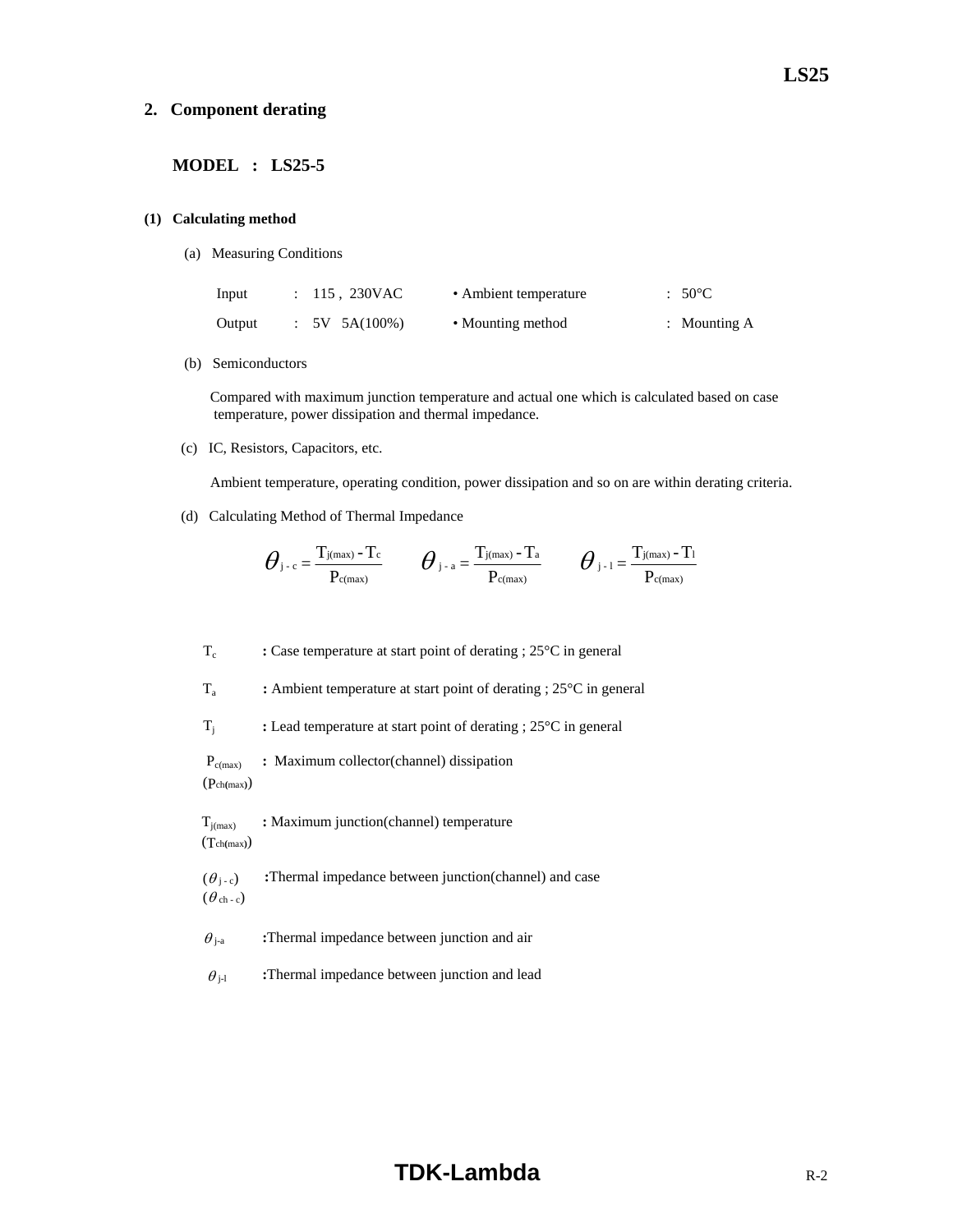# **(2) Component Derating List**

| Location No.                                                    |                                                                                                                                                                                            | $Vin = 115VAC$ $Load = 100\%$                    | $Ta = 50^{\circ}C$                  |
|-----------------------------------------------------------------|--------------------------------------------------------------------------------------------------------------------------------------------------------------------------------------------|--------------------------------------------------|-------------------------------------|
| D1<br>S1VB60-7000<br><b>SHINDENGEN</b>                          | $T$ jmax = 150 $\degree$ C,<br>$Pd = 0.44W$ , $\Delta Tc = 34.7^{\circ}C$ ,<br>$Tj = Tc + ((\theta j-l) \times Pd) = 91.74$ °C<br>$D.F. = 61.16%$                                          | $\theta$ j-l = 16°C/W,                           | $Tc = 84.7$ °C                      |
| D2<br>CRF02(TE85L,Q)<br><b>TOSHIBA</b>                          | $T$ jmax = 150 $\degree$ C,<br>$Pd = 53mW,$<br>$Tj = Tc + ((\theta j - c) \times Pd) = 124.52^{\circ}C$<br>$D.F. = 83.01\%$                                                                | $\theta$ j-c = 140°C/W,<br>$\Delta$ Tc = 67.1°C, | $Tc = 117.1$ <sup>o</sup> C         |
| D <sub>3</sub><br>CRH01(TE85L,Q)<br><b>TOSHIBA</b>              | Timax = $150^{\circ}$ C, $\theta$ j-c = $130^{\circ}$ C/W<br>$Pd = 1mW,$<br>$Tj = Tc + ((\theta j-c) \times Pd) = 86.81^{\circ}C$<br>$D.F. = 57.87\%$                                      | $\triangle$ Tc = 36.8°C                          | $Tc = 86.8$ °C                      |
| D <sub>4</sub><br>STPS20L45CFP<br>ST<br><b>MICROELECTRONICS</b> | Timax = $150^{\circ}$ C, $\theta$ j-c = $3.5^{\circ}$ C/W<br>$Pd = 2.5W,$<br>$Tj = Tl + ((\theta j - c) \times Pd) = 121.75^{\circ}C$<br>$D.F. = 81.17%$                                   | $\Delta$ Tl = 63.0°C                             | $TI = 113.0$ °C                     |
| PC <sub>1</sub><br>PS2561BL1-1-A(D)<br>(TRANSISTOR)<br>NEC      | Tjmax = $125^{\circ}$ C, $\theta$ j-c = $150^{\circ}$ C/W,<br>$Pc = 0.42$ mW, $\Delta Tc = 42.9$ °C,<br>$Tj = Tc + ((\theta j - c) \times Pc) = 92.96^{\circ}C$<br>$D.F. = 74.37\%$        |                                                  | $Pc(max) = 0.15W$<br>$Tc = 92.9$ °C |
| PC <sub>1</sub><br>PS2561BL1-1-A(D)<br>(LED)<br><b>NEC</b>      | Tjmax = $125^{\circ}$ C, $\theta$ j-c = $150^{\circ}$ C/W,<br>$Pc = 1.67mW,$ $\Delta Tc = 42.9^{\circ}C,$<br>$Tj = Tc + ((\theta j - c) \times Pc) = 93.15^{\circ}C$<br>$D.F. = 74.52\%$   |                                                  | $Pc(max) = 0.15W$<br>$Tc = 92.9$ °C |
| A <sub>1</sub><br>MIP2G50MDSLJ<br><b>PANASONIC</b>              | Tjmax = $150^{\circ}$ C, $\theta$ j-c = $3^{\circ}$ C/W<br>$Pd = 1.0438W,$<br>$Tj = Tc + ((\theta j - c) \times Pd) = 96.23^{\circ}C$<br>$D.F. = 64.15\%$                                  | $\triangle$ Tc = 43.1 $\degree$ C                | $Tc = 93.1$ °C                      |
| A2<br>HA17431UA-TL-E<br><b>RENESAS</b>                          | Tjmax = $150^{\circ}$ C, $\theta$ j-c = $156.25^{\circ}$ C/W,<br>$Pd = 5.5mW,$ $\Delta Tc = 38.1^{\circ}C,$<br>$Tj = Tc + ((\theta j - c) \times Pd) = 88.95^{\circ}C$<br>$D.F. = 59.30\%$ |                                                  | $Tc = 88.1$ °C                      |
| PD <sub>1</sub><br>264-7GVD/S530-E2<br><b>EVERLIGHT</b>         | $IF = 6.4mA$ ,<br>Allowable IF(max)= $10mA(at Ta = 77.5°C)$<br>$D.F. = 64\%$                                                                                                               | $\triangle$ Tc = 27.5 $^{\circ}$ C               | $Tc = 77.5$ °C                      |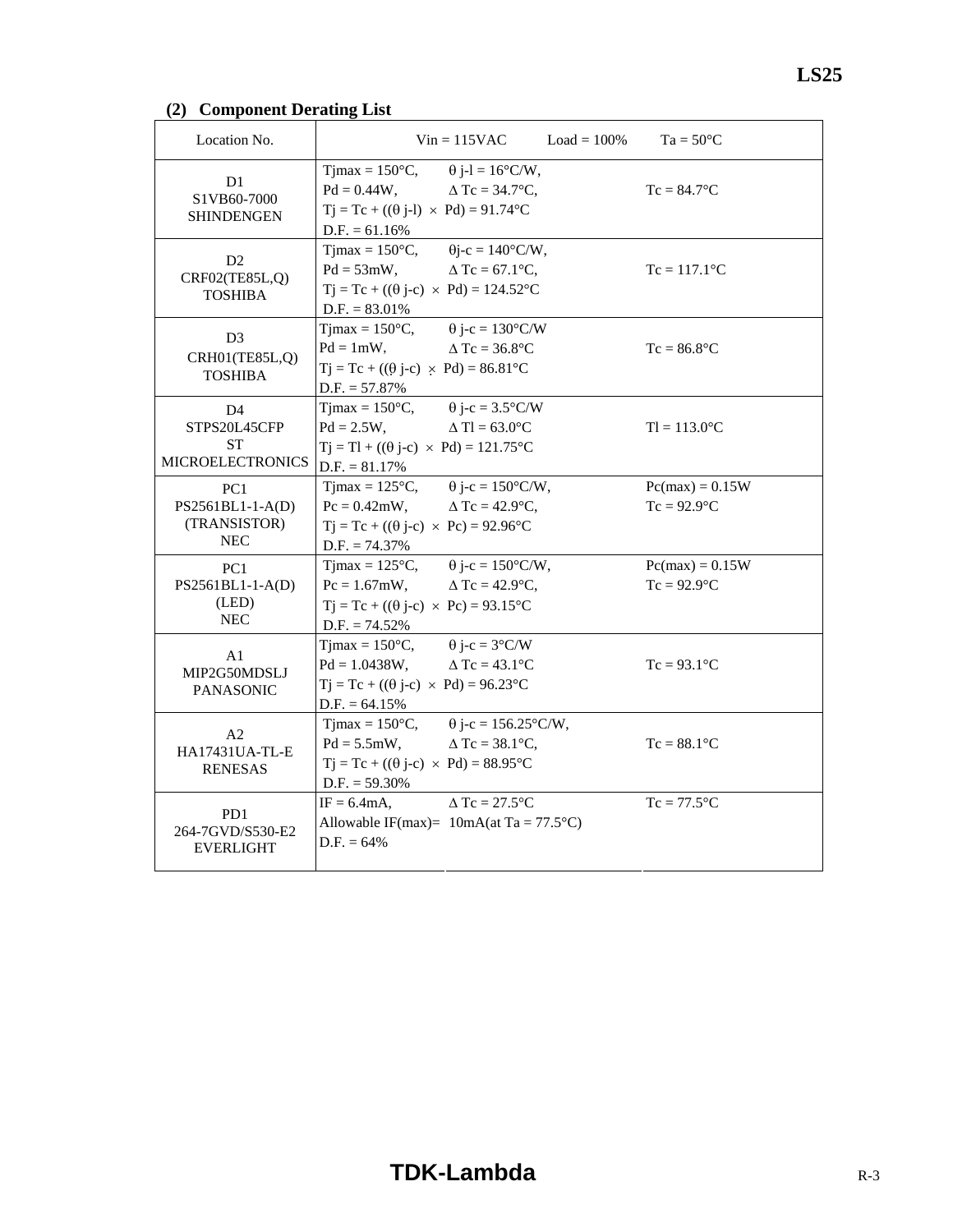# **Component Derating List**

| Location No.                                                      | $Vin = 230VAC$<br>$Load = 100\%$                                                                                                                                                                             | $Ta = 50^{\circ}C$                  |
|-------------------------------------------------------------------|--------------------------------------------------------------------------------------------------------------------------------------------------------------------------------------------------------------|-------------------------------------|
| D <sub>1</sub><br>S1VB60-7000<br><b>SHINDENGEN</b>                | Tjmax = $150^{\circ}$ C, $\qquad \theta$ j-l = $16^{\circ}$ C/W,<br>$Pd = 0.27259W$ , $\Delta Tc = 30.6^{\circ}C$ ,<br>$Tj = Tc + ((\theta j - 1) \times Pd) = 84.96^{\circ}C$<br>$D.F. = 56.64\%$           | $Tc = 80.6$ °C                      |
| D2<br>CRF02(TE85L,Q)<br><b>TOSHIBA</b>                            | Tjmax = $150^{\circ}$ C, $\theta$ j-c = $140^{\circ}$ C/W,<br>$Pd = 47.2 \text{mW}, \qquad \Delta Tc = 60.2 \text{°C},$<br>$Tj = Tc + ((\theta j - c) \times Pd) = 116.81^{\circ}C$<br>$D.F. = 77.87\%$      | $Tc = 110.2$ <sup>o</sup> C         |
| D <sub>3</sub><br>CRH01(TE85L,Q)<br><b>TOSHIBA</b>                | Timax = $150^{\circ}$ C, $\theta$ j-c = $130^{\circ}$ C/W<br>$Pd = 0.63 \text{mW}, \qquad \Delta \text{Tc} = 32.8^{\circ} \text{C}$<br>$Tj = Tc + ((\theta j - c) \times Pd) = 82.88$ °C<br>$D.F. = 55.25\%$ | $Tc = 82.8$ °C                      |
| D <sub>4</sub><br>STPS20L45CFP<br>ST<br><b>MICROELECTRONICS</b>   | Tjmax = $150^{\circ}$ C, $\theta$ j-c = $3.5^{\circ}$ C/W<br>$Pd = 2.5W$ ,<br>$\Delta$ Tl = 54.4 $\degree$ C<br>$Tj = Tl + ((\theta j-c) \times Pd) = 113.15^{\circ}C$<br>$D.F. = 75.43\%$                   | $TI = 104.4$ <sup>o</sup> C         |
| PC <sub>1</sub><br>PS2561BL1-1-A(D)<br>(TRANSISTOR)<br><b>NEC</b> | Tjmax = $125^{\circ}$ C, $\theta$ j-c= $150^{\circ}$ C/W,<br>$Pc = 0.42$ mW, $\Delta Tc = 37.8$ °C,<br>$Tj = Tc + ((\theta j - c \times Pc) = 87.86^{\circ}C$<br>$D.F. = 70.29\%$                            | $Pc(max) = 0.15W$<br>$Tc = 87.8$ °C |
| PC <sub>1</sub><br>PS2561BL1-1-A(D)<br>(LED)<br>${\rm NEC}$       | Tjmax = $125^{\circ}$ C, $\theta$ j-c= $150^{\circ}$ C/W,<br>$Pc = 1.76$ mW, $\Delta Tc = 37.8$ °C,<br>$Tj = Tc + ((\theta j - c \times Pc) = 88.06^{\circ}C$<br>$D.F. = 70.45\%$                            | $Pc(max) = 0.15W$<br>$Tc = 87.8$ °C |
| A1<br>MIP2G50MDSLJ<br><b>PANASONIC</b>                            | Timax = $150^{\circ}$ C, $\theta$ j-c = $3^{\circ}$ C/W<br>$Pd = 1.0885W,$ $\Delta Tc = 39.9^{\circ}C$<br>$Tj = Tc + ((\theta j - c) \times Pd) = 93.166^{\circ}C$<br>$D.F. = 62.11\%$                       | $Tc = 89.9$ °C                      |
| A <sub>2</sub><br>HA17431UA-TL-E<br><b>RENESAS</b>                | Tjmax = $150^{\circ}$ C, $\theta$ j-c= $156.25^{\circ}$ C/W,<br>$Pd = 5.9mW,$ $\Delta Tc = 32.8 °C,$<br>$Tj = Tc + ((\theta j - c \times Pd) = 83.714$ °C<br>$D.F. = 55.81\%$                                | $Tc = 82.8$ °C                      |
| PD1<br>264-7GVD/S530-E2<br><b>EVERLIGHT</b>                       | $\triangle$ Tc = 26.8 $^{\circ}$ C<br>$IF = 6.4$ mA,<br>Allowable IF(max)= $10mA(at Ta = 76.8°C)$<br>$D.F. = 64\%$                                                                                           | $Tc = 76.8$ °C                      |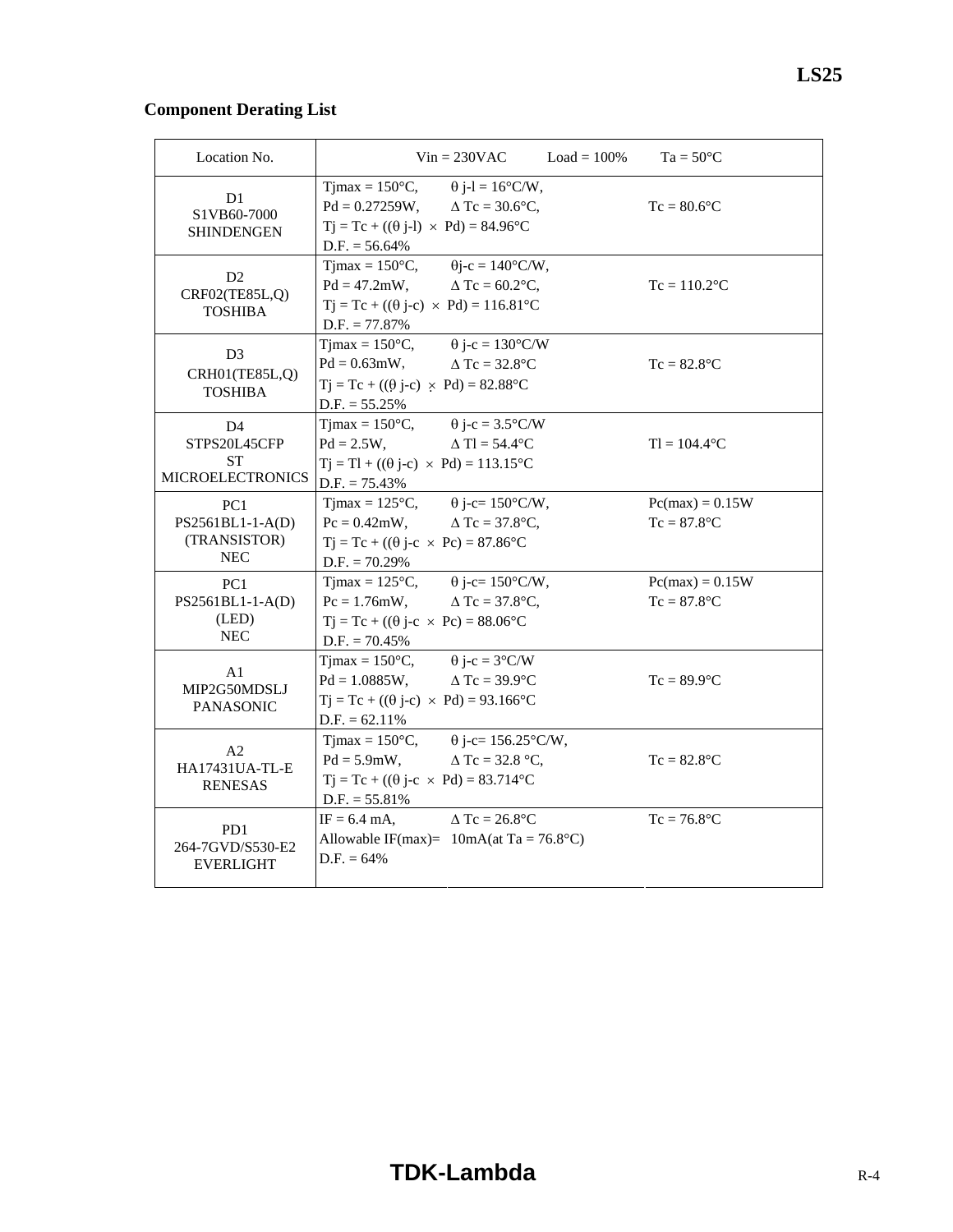# **3. Main components temperature rise** Δ**T list**

# **MODEL : LS25-5**

Condition:



|                                              |                        |                   | $\Delta T$ Temperature rise (°C) |                 |                 |  |  |  |
|----------------------------------------------|------------------------|-------------------|----------------------------------|-----------------|-----------------|--|--|--|
| <b>Output Derating</b><br>$Ta = 50^{\circ}C$ |                        | $Io = 100\%$      | $Io = 100\%$                     | $Io = 80\%$     | $Io = 100\%$    |  |  |  |
| Location No                                  | Parts Name             | Mounting<br>(A)   | Mounting<br>(B)                  | Mounting<br>(C) | Mounting<br>(D) |  |  |  |
| Ta                                           | <b>AMBIENT</b>         | 28.9              | 29.4                             | 32.3            | 31.4            |  |  |  |
| <b>CHASSIS</b>                               | <b>CHASSIS</b>         | 48.0              | 24.6                             | 38.0            | 48.2            |  |  |  |
| <b>PCB</b>                                   | PRI SNUBBER            | 58.5              | 59.3                             | 46.7            | 62.6            |  |  |  |
| <b>PCB</b>                                   | <b>SEC SNUBBER</b>     | 48.6              | 46.5                             | 37.7            | 48.8            |  |  |  |
| L1                                           | <b>LINE FILTER</b>     | 40.4              | 46.2                             | 31.5            | 41.4            |  |  |  |
| $\overline{L2}$                              | O/P CHOKE              | $\overline{52.1}$ | 51.4                             | 41.9            | 50.8            |  |  |  |
| F1                                           | <b>FUSE</b>            | 21.8              | 31.3                             | 22.0            | 22.6            |  |  |  |
| TH <sub>1</sub>                              | <b>THERMISTOR</b>      | 43.8              | 46.9                             | 36.6            | 41.8            |  |  |  |
| R17                                          | <b>DUMMY LOAD</b>      | 38.0              | 41.6                             | 29.3            | 41.1            |  |  |  |
| T1 (CORE)                                    | <b>TRANSFORMER</b>     | 45.8              | 40.1                             | 34.7            | 47.3            |  |  |  |
| T1 (COIL)                                    | <b>TRANSFORMER</b>     | $\overline{47.3}$ | 42.4                             | 35.5            | 47.8            |  |  |  |
| D1                                           | <b>BRIDGE DIODE</b>    | 34.7              | 35.8                             | 31.1            | 32.3            |  |  |  |
| D <sub>4</sub>                               | <b>OUTPUT DIODE</b>    | 63.0              | 55.9                             | 50.2            | 62.4            |  |  |  |
| Z1                                           | <b>TVS</b>             | 46.9              | 45.5                             | 36.5            | 46.6            |  |  |  |
| A1                                           | I.C. (MOSFET)          | 43.1              | 36.4                             | 32.3            | 50.0            |  |  |  |
| A2                                           | <b>SHUNT REGULATOR</b> | 38.1              | 37.1                             | 32.5            | 37.5            |  |  |  |
| PC1                                          | <b>PHOTOCOUPLER</b>    | 42.9              | 40.0                             | 33.2            | 45.7            |  |  |  |
| PD1                                          | <b>LED</b>             | 27.5              | 28.9                             | 34.3            | 29.2            |  |  |  |
| C1                                           | X CAP                  | 33.4              | 37.9                             | 28.2            | 32.6            |  |  |  |
| $\overline{C2}$                              | Y CAP                  | 20.2              | 32.9                             | 19.4            | 25.3            |  |  |  |
| C <sub>3</sub>                               | Y CAP                  | 29.9              | 37.7                             | 25.1            | 33.6            |  |  |  |
| $\overline{C4}$                              | CAP. ELECT.            | 26.3              | 29.8                             | 20.2            | 34.2            |  |  |  |
| C12                                          | CAP. ELECT.            | 48.1              | 44.2                             | 36.6            | 46.8            |  |  |  |
| C13                                          | CAP. ELECT.            | 42.6              | 40.6                             | 33.6            | 40.4            |  |  |  |
| C14                                          | CAP. ELECT.            | 34.9              | 33.8                             | 29.0            | 32.0            |  |  |  |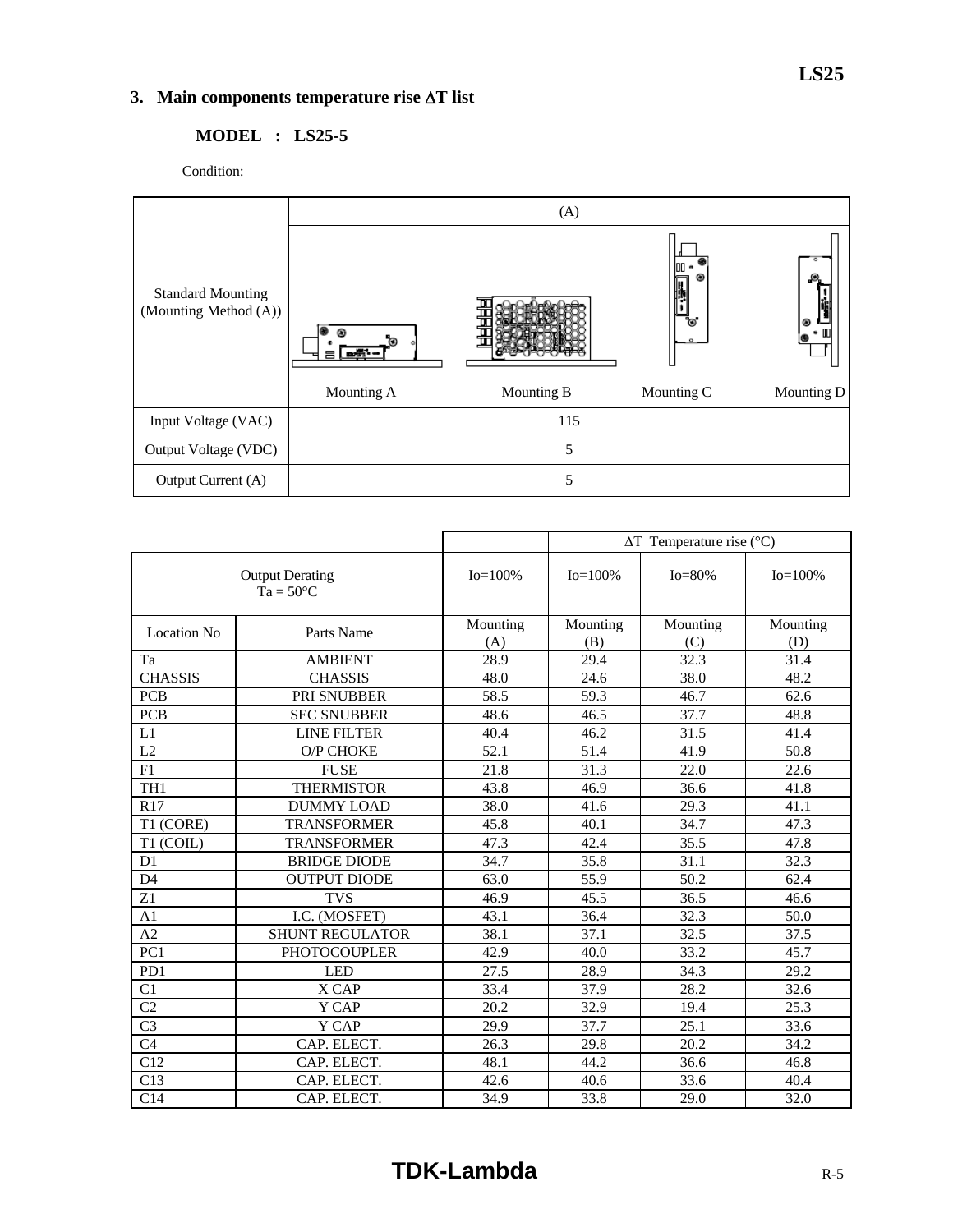# **3. Main components temperature rise** Δ**T list**

# **MODEL : LS25-5**

Condition:



|                                              |                               | $\Delta T$ Temperature rise (°C) |                 |                 |                 |  |  |  |
|----------------------------------------------|-------------------------------|----------------------------------|-----------------|-----------------|-----------------|--|--|--|
| <b>Output Derating</b><br>$Ta = 50^{\circ}C$ |                               | $Io=100%$                        | $Io = 100\%$    | $Io = 80\%$     | $Io = 100\%$    |  |  |  |
| <b>Location No</b>                           | Mounting<br>Parts Name<br>(A) |                                  | Mounting<br>(B) | Mounting<br>(C) | Mounting<br>(D) |  |  |  |
| Ta                                           | <b>AMBIENT</b>                | 30.6                             | 29.5            | 32.3            | 32.6            |  |  |  |
| <b>CHASSIS</b>                               | <b>CHASSIS</b>                | 41.5                             | 23.8            | 38.2            | 46.2            |  |  |  |
| <b>PCB</b>                                   | PRI SNUBBER                   | 54.6                             | 56.0            | 46.0            | 59.6            |  |  |  |
| <b>PCB</b>                                   | <b>SEC SNUBBER</b>            | 42.0                             | 44.9            | 38.4            | 46.4            |  |  |  |
| L1                                           | LINE FILTER                   | 26.6                             | 36.1            | 25.6            | 30.5            |  |  |  |
| L2                                           | O/P CHOKE                     | 44.0                             | 49.4            | 41.6            | 48.6            |  |  |  |
| F1                                           | <b>FUSE</b>                   | 15.8                             | 25.3            | 18.0            | 17.4            |  |  |  |
| TH <sub>1</sub>                              | <b>THERMISTOR</b>             | 27.7                             | 35.5            | 27.0            | 29.3            |  |  |  |
| R17                                          | <b>DUMMY LOAD</b>             | 24.3                             | 33.0            | 22.5            | 29.8            |  |  |  |
| T1 (CORE)                                    | <b>TRANSFORMER</b>            | 40.6                             | 39.8            | 36.6            | 45.4            |  |  |  |
| T1 (COIL)                                    | <b>TRANSFORMER</b>            | 41.7                             | 41.7            | 37.2            | 45.8            |  |  |  |
| D <sub>1</sub>                               | <b>BRIDGE DIODE</b>           | 30.6                             | 34.6            | 30.9            | 31.1            |  |  |  |
| D <sub>4</sub>                               | <b>OUTPUT DIODE</b>           | 54.4                             | 53.9            | 50.1            | 59.7            |  |  |  |
| Z1                                           | <b>TVS</b>                    | 40.1                             | 43.5            | 36.8            | 43.9            |  |  |  |
| A <sub>1</sub>                               | I.C. (MOSFET)                 | 39.9                             | 36.8            | 36.1            | 48.7            |  |  |  |
| A2                                           | <b>SHUNT REGULATOR</b>        | 32.8                             | 35.4            | 32.5            | 35.7            |  |  |  |
| PC1                                          | <b>PHOTOCOUPLER</b>           | 37.8                             | 39.1            | 34.5            | 43.5            |  |  |  |
| PD1                                          | <b>LED</b>                    | 26.8                             | 27.9            | 34.3            | 28.4            |  |  |  |
| C <sub>1</sub>                               | X CAP                         | 25.7                             | 33.6            | 25.8            | 27.8            |  |  |  |
| $\overline{C2}$                              | Y CAP                         | 14.8                             | 27.6            | 16.2            | 19.8            |  |  |  |
| C <sub>3</sub>                               | Y CAP                         | 22.8                             | 33.8            | 22.6            | 27.9            |  |  |  |
| C <sub>4</sub>                               | CAP. ELECT.                   | 20.0                             | 26.0            | 18.2            | 28.2            |  |  |  |
| C12                                          | CAP. ELECT.                   | 40.6                             | 41.9            | 36.5            | 43.6            |  |  |  |
| C13                                          | CAP. ELECT.                   | 35.3                             | 38.0            | 33.0            | 37.1            |  |  |  |
| C14                                          | CAP. ELECT.                   | 29.5                             | 32.3            | 28.6            | 30.2            |  |  |  |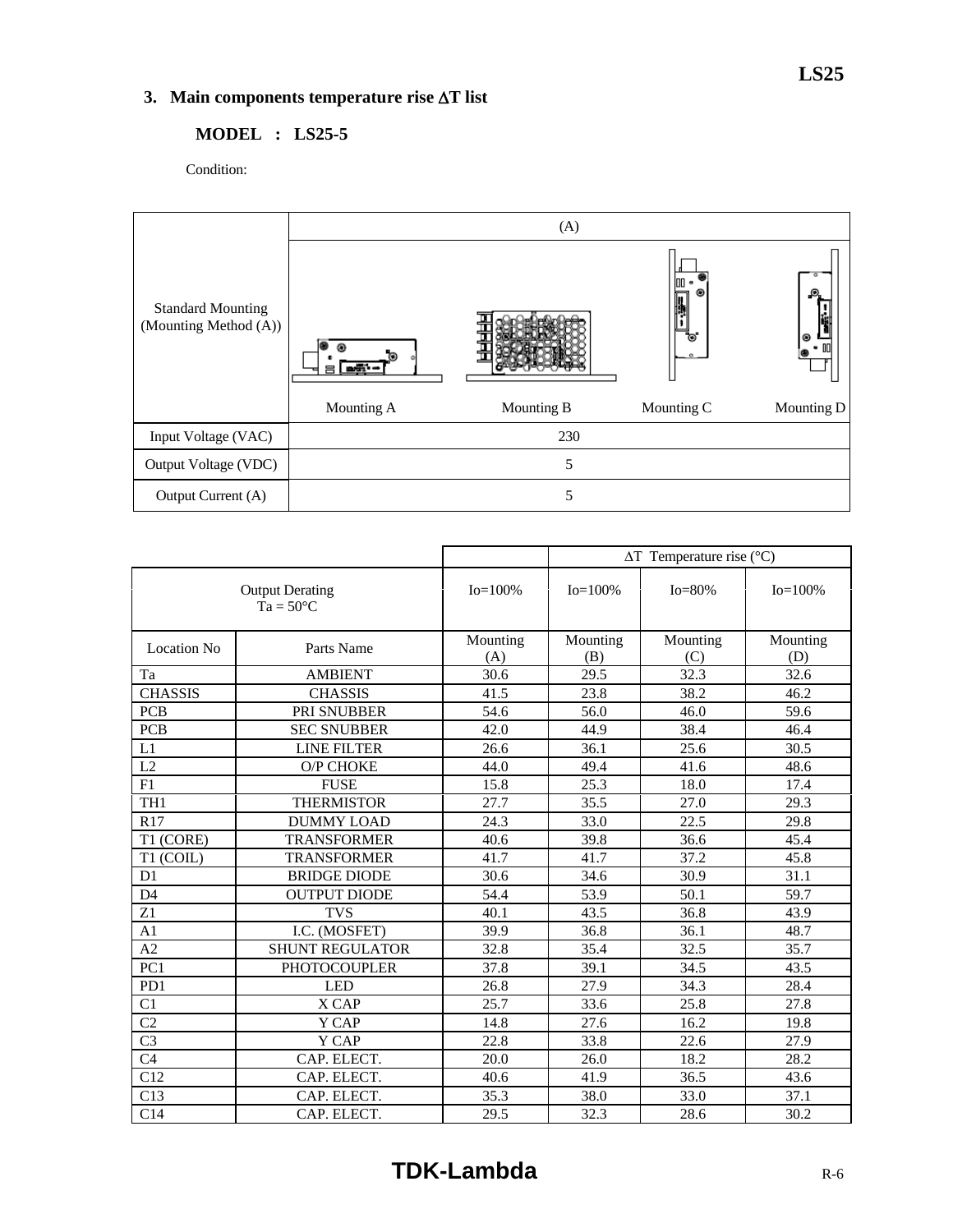# **4. Electrolytic capacitor lifetime**

# **MODEL : LS25-5**



# $Vin = 115VAC$

|             | Life Time (years) |                |                |  |  |  |  |
|-------------|-------------------|----------------|----------------|--|--|--|--|
| Load $(\%)$ | $Ta =$            | $Ta =$         | $Ta =$         |  |  |  |  |
|             | $40^{\circ}$ C    | $50^{\circ}$ C | $70^{\circ}$ C |  |  |  |  |
| 50          | 10.0              | 10.0           | 3.0            |  |  |  |  |
| 60          | 10.0              | 9.0            | 2.2            |  |  |  |  |
| 70          | 10.0              | 6.6            |                |  |  |  |  |
| 80          | 9.4               | 4.7            |                |  |  |  |  |
| 90          | 6.6               | 3.3            |                |  |  |  |  |
| 100         | 4.3               | 2.2            |                |  |  |  |  |



|             |                | Life Time (years) |                | 12                                                               |
|-------------|----------------|-------------------|----------------|------------------------------------------------------------------|
| Load $(\%)$ | $Ta =$         | $Ta =$            | $Ta =$         | 10                                                               |
|             | $40^{\circ}$ C | $50^{\circ}$ C    | $70^{\circ}$ C | 8                                                                |
| 50          | 10.0           | 10.0              | 3.7            | Life Times (years)                                               |
| 60          | 10.0           | 10.0              | 2.7            | 6                                                                |
| 70          | 10.0           | 8.1               |                | $\overline{4}$<br>$\mathcal{N}_{\mathcal{N}}$                    |
| 80          | 10.0           | 6.2               | -              | $\overline{2}$                                                   |
| 90          | 9.3            | 4.6               |                |                                                                  |
| 100         | 9.3            | 4.6               |                | $\mathbf 0$<br>20<br>40<br>60<br>80<br>$\mathbf 0$<br>100<br>120 |
|             |                |                   |                | <b>Output Current (%)</b>                                        |

Note : E-cap life calculation is based on 8hrs/day operation.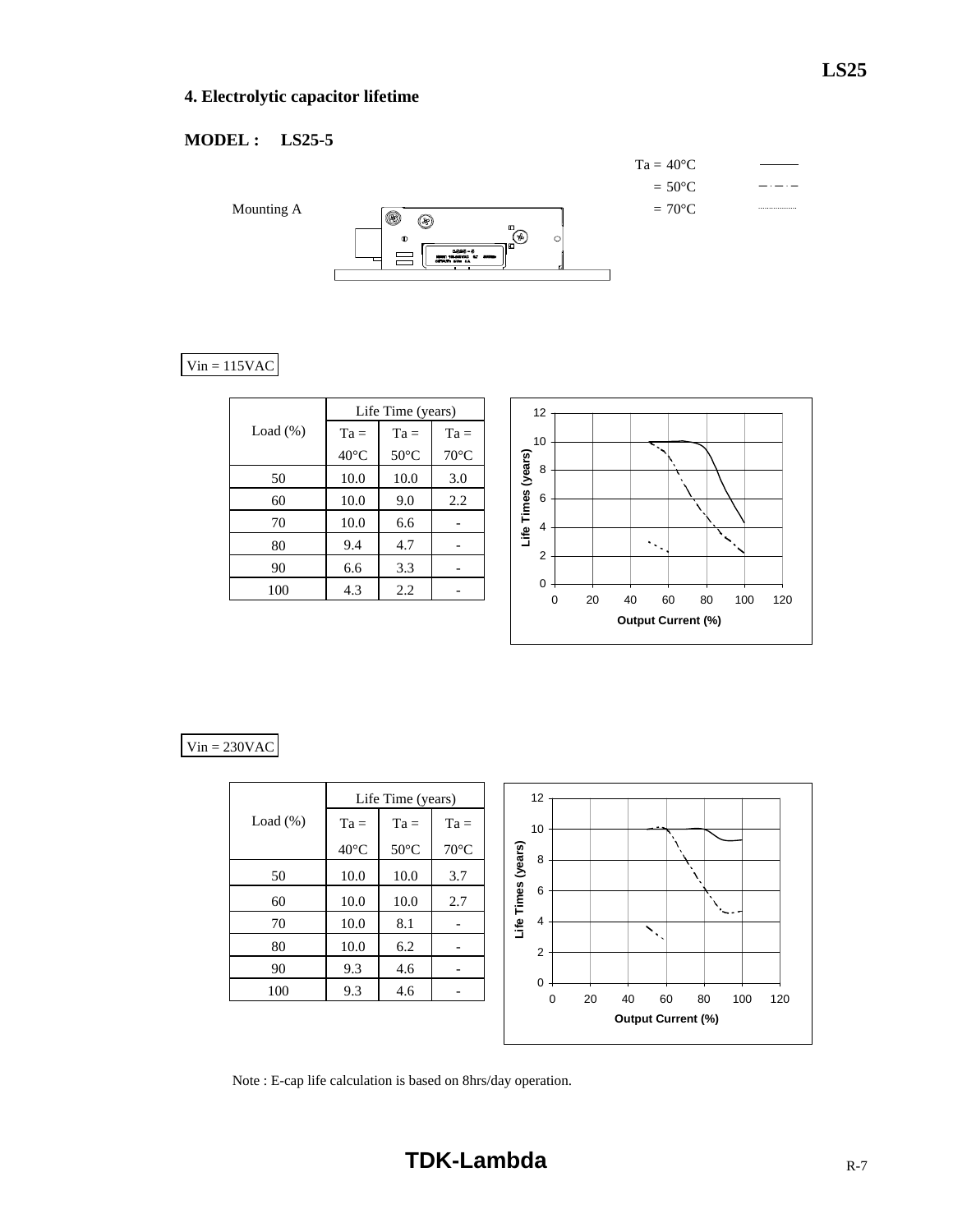# **MODEL : LS25-5**

|            | $Ta = 40^{\circ}C$ |  |
|------------|--------------------|--|
|            | $= 50^{\circ}C$    |  |
| Mounting B | $=70^{\circ}C$     |  |

# $Vin = 115VAC$

|             | Life Time (years) |                |                |  |  |  |  |
|-------------|-------------------|----------------|----------------|--|--|--|--|
| Load $(\%)$ | $Ta =$            | $Ta =$         | $Ta =$         |  |  |  |  |
|             | $40^{\circ}$ C    | $50^{\circ}$ C | $70^{\circ}$ C |  |  |  |  |
| 50          | 10.0              | 10.0           | 3.0            |  |  |  |  |
| 60          | 10.0              | 9.0            | 2.2            |  |  |  |  |
| 70          | 10.0              | 6.7            |                |  |  |  |  |
| 80          | 9.9               | 4.9            |                |  |  |  |  |
| 90          | 7.0               | 3.5            |                |  |  |  |  |
| 100         | 4.7               | 2.4            |                |  |  |  |  |



|             |                | Life Time (years) |                | 12                 |   |    |                           |           |    |     |     |
|-------------|----------------|-------------------|----------------|--------------------|---|----|---------------------------|-----------|----|-----|-----|
| Load $(\%)$ | $Ta =$         | $Ta =$            | $Ta =$         | 10                 |   |    |                           |           |    |     |     |
|             | $40^{\circ}$ C | $50^{\circ}$ C    | $70^{\circ}$ C | 8                  |   |    |                           |           |    |     |     |
| 50          | 10.0           | 10.0              | 3.6            | Life Times (years) |   |    |                           | $\lambda$ |    |     |     |
| 60          | 10.0           | 10.0              | 2.6            | 6                  |   |    |                           |           |    |     |     |
| 70          | 10.0           | 8.4               |                | $\overline{4}$     |   |    | $\mathbf{N}$<br>$\bullet$ |           |    |     |     |
| 80          | 10.0           | 6.5               |                | $\overline{2}$     |   |    |                           |           |    |     |     |
| 90          | 9.8            | 4.9               |                |                    |   |    |                           |           |    |     |     |
| 100         | 7.5            | 3.8               | -              | $\mathbf 0$        | 0 | 20 | 40                        | 60        | 80 | 100 | 120 |
|             |                |                   |                |                    |   |    | <b>Output Current (%)</b> |           |    |     |     |
|             |                |                   |                |                    |   |    |                           |           |    |     |     |

Note : E-cap life calculation is based on 8hrs/day operation.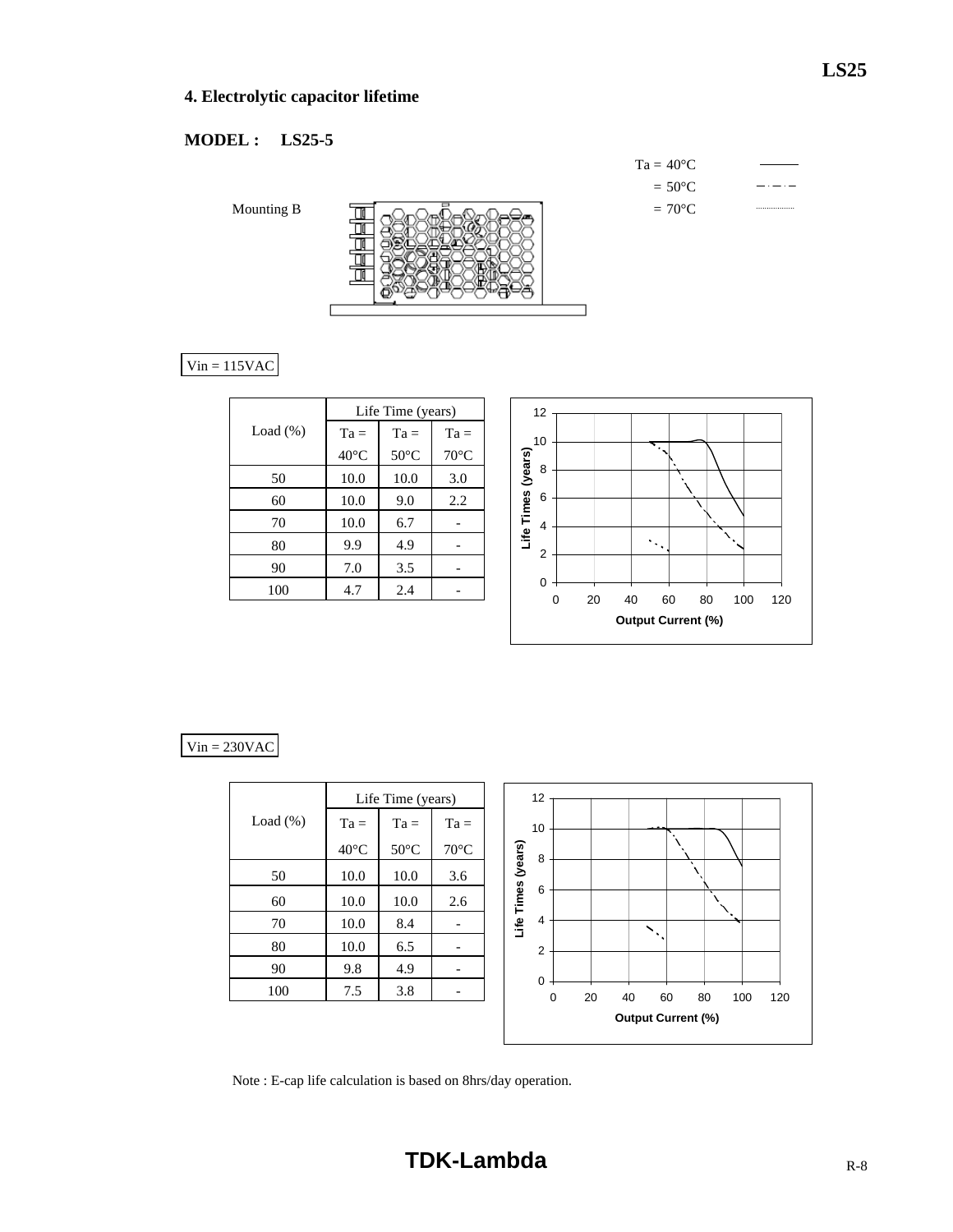# **4. Electrolytic capacitor lifetime**

# **MODEL : LS25-5**



| $=40^{\circ}$ C  |  |
|------------------|--|
| $= 50^{\circ}$ C |  |
| $=70^{\circ}$ C  |  |
|                  |  |

 $Vin = 115VAC$ 

|             | Life Time (years) |                |                |  |  |  |  |  |  |  |  |
|-------------|-------------------|----------------|----------------|--|--|--|--|--|--|--|--|
| Load $(\%)$ | $Ta =$            | $Ta =$         | $Ta =$         |  |  |  |  |  |  |  |  |
|             | $40^{\circ}$ C    | $50^{\circ}$ C | $70^{\circ}$ C |  |  |  |  |  |  |  |  |
| 50          | 10.0              | 10.0           | 3.0            |  |  |  |  |  |  |  |  |
| 60          | 10.0              | 9.0            |                |  |  |  |  |  |  |  |  |
| 70          | 10.0              | 6.6            |                |  |  |  |  |  |  |  |  |
| 80          | 9.6               | 4.8            |                |  |  |  |  |  |  |  |  |
| 90          | 6.8               |                |                |  |  |  |  |  |  |  |  |
| 100         | 4.5               |                |                |  |  |  |  |  |  |  |  |



Ta

|             |                | Life Time (years) |                |            | 12             |    |    |                           |    |     |     |
|-------------|----------------|-------------------|----------------|------------|----------------|----|----|---------------------------|----|-----|-----|
| Load $(\%)$ | $Ta =$         | $Ta =$            | $Ta =$         |            | 10             |    |    |                           |    |     |     |
|             | $40^{\circ}$ C | $50^{\circ}$ C    | $70^{\circ}$ C |            | 8              |    |    |                           |    |     |     |
| 50          | 10.0           | 10.0              | 3.6            | (years)    |                |    |    |                           |    |     |     |
| 60          | 10.0           | 10.0              |                | Life Times | 6              |    |    |                           |    |     |     |
| 70          | 10.0           | 8.0               |                |            | 4              |    |    |                           |    |     |     |
| 80          | 10.0           | 6.2               |                |            | $\overline{2}$ |    |    |                           |    |     |     |
| 90          | 9.3            |                   |                |            |                |    |    |                           |    |     |     |
| 100         | 7.0            |                   |                |            | 0<br>0         | 20 | 40 | 60                        | 80 | 100 | 120 |
|             |                |                   |                |            |                |    |    | <b>Output Current (%)</b> |    |     |     |

Note : E-cap life calculation is based on 8hrs/day operation.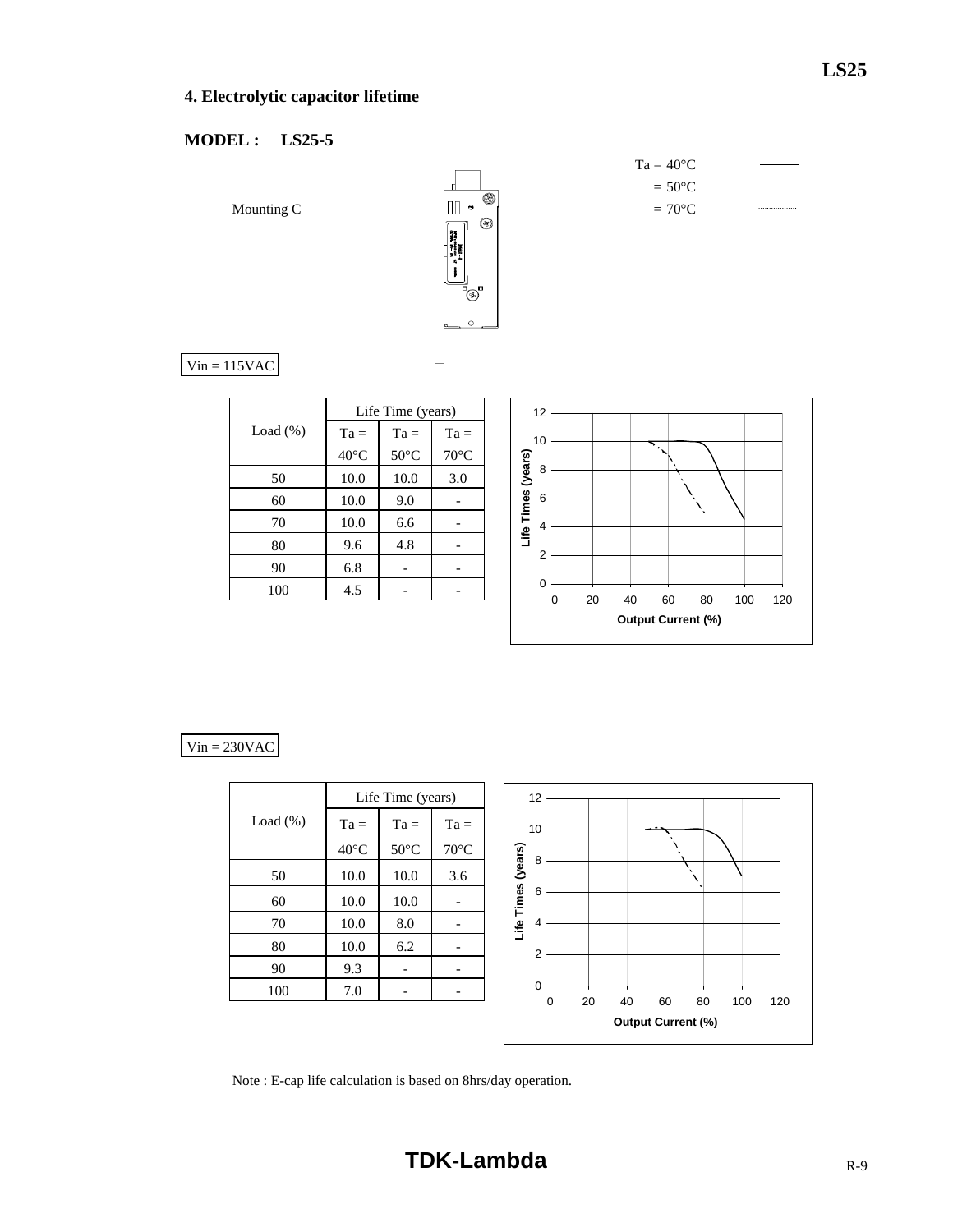# **4. Electrolytic capacitor lifetime**

# **MODEL : LS25-5**



$$
Ta = 40^{\circ}C
$$
  
= 50^{\circ}C  
= 70^{\circ}C

 $Vin = 115VAC$ 

| Life Time (years) |                |                |  |  |  |  |  |  |  |  |  |
|-------------------|----------------|----------------|--|--|--|--|--|--|--|--|--|
| $Ta =$            | $Ta =$         | $Ta =$         |  |  |  |  |  |  |  |  |  |
| $40^{\circ}$ C    | $50^{\circ}$ C | $70^{\circ}$ C |  |  |  |  |  |  |  |  |  |
| 10.0              | 10.0           | 3.3            |  |  |  |  |  |  |  |  |  |
| 10.0              | 10.0           | 2.5            |  |  |  |  |  |  |  |  |  |
| 10.0              | 7.6            |                |  |  |  |  |  |  |  |  |  |
| 10.0              | 5.5            |                |  |  |  |  |  |  |  |  |  |
| 8.1               | 4.1            |                |  |  |  |  |  |  |  |  |  |
| 5.7               | 2.8            |                |  |  |  |  |  |  |  |  |  |
|                   |                |                |  |  |  |  |  |  |  |  |  |



|             |                | Life Time (years) |                | 12                                                     |
|-------------|----------------|-------------------|----------------|--------------------------------------------------------|
| Load $(\%)$ | $Ta =$         | $Ta =$            | $Ta =$         | 10                                                     |
|             | $40^{\circ}$ C | $50^{\circ}$ C    | $70^{\circ}$ C | 8                                                      |
| 50          | 10.0           | 10.0              | 4.1            | (years)                                                |
| 60          | 10.0           | 10.0              | 3.0            | Life Times<br>6                                        |
| 70          | 10.0           | 9.4               |                | 4<br>٠                                                 |
| 80          | 10.0           | 7.1               |                | $\overline{2}$                                         |
| 90          | 10.0           | 5.6               |                |                                                        |
| 100         | 8.5            | 4.2               |                | 0<br>20<br>40<br>60<br>80<br>100<br>120<br>$\mathbf 0$ |
|             |                |                   |                | <b>Output Current (%)</b>                              |

Note : E-cap life calculation is based on 8hrs/day operation.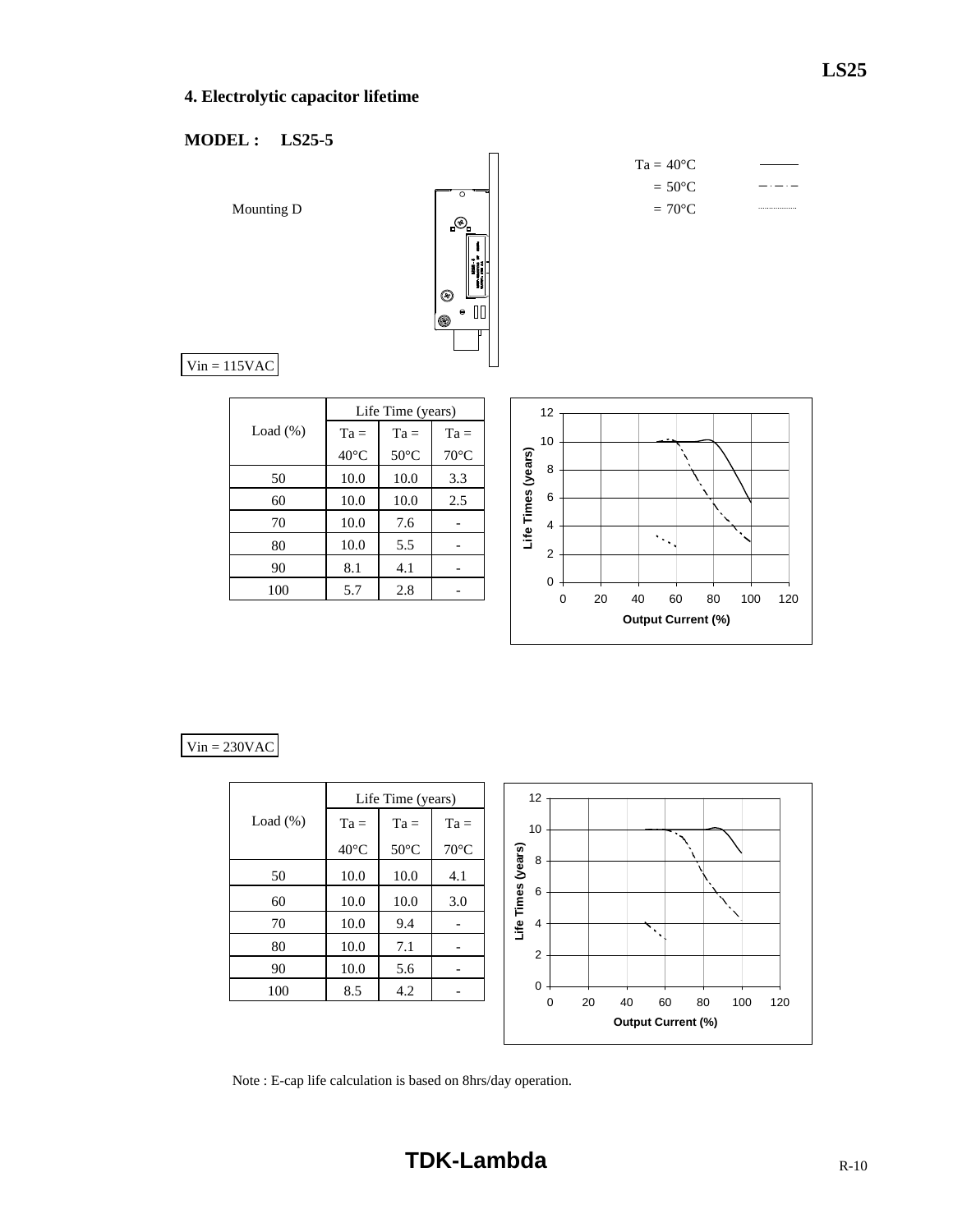# **5. Vibration Test**

# **MODEL : LS25-5**

#### **(1) Vibration Test Class**

Frequency Variable Endurance Test

#### **(2) Equipment Used**

| Controller | F-400-BM-E47 (EMIC CORP.) |
|------------|---------------------------|
| Vibrator   | 905-FN (EMIC CORP.)       |
| Serial no. | 22965                     |

#### **(3) The Number Of D.U.T. (Device Under Test)**

1 Unit

#### **(4) Test Conditions**

| Sweep Frequency | $10 - 55$ Hz | Direction        | X. Y. Z          |
|-----------------|--------------|------------------|------------------|
| Sweep Time      | 1 minute     | <b>Test Time</b> | 1 hour each axis |
| Acceleration    | 2G.          |                  |                  |
| Mounting        | A and B      |                  |                  |

#### **(5) Test Method**



Fix the PSUT on the universal plate via two M3 tapped holes on the chassis of the power supply. Standard mounting position as per test specification.

| (6) Test results | OК |
|------------------|----|
|                  |    |

| Test Conditions : | Vin           | $= 230$ Vac | Load Condition: |
|-------------------|---------------|-------------|-----------------|
|                   | Ambient Temp. | $= +25$ °C  | Full Load       |

**PSUT State** Before Test X | 4.991 | OK Y 1.991 OK Z 4.991 OK **Check Item** Vo1 4.986 **Output Voltage (V)** After test  $\begin{array}{|c|c|c|c|}\n\hline\nY & 4.991 \\
\hline\n7 & 4.901\n\end{array}$ 

# **TDK-Lambda** R-11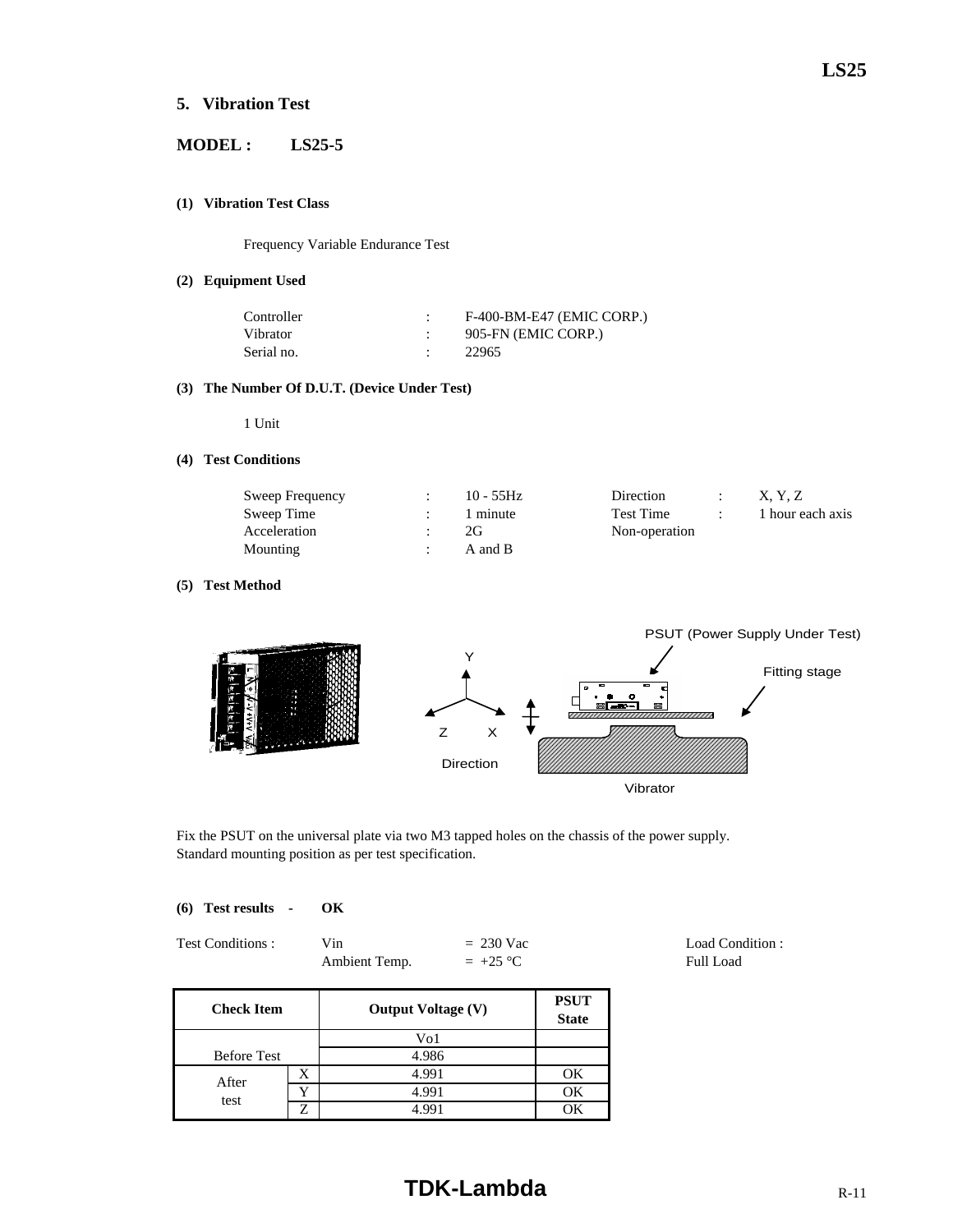# **6. Noise simulation test**

 **MODEL : LS25-5** 

**(1) Test circuit and equipment** 



Simulator **:** INS-400L Noise Laboratory Co.,LTD

### **(2) Test conditions**

| $\bullet$ | Input voltage       | : 115,230VAC                        | • Noise level            | $\mathbf{r}$ | $0V - 2.4kV$           |
|-----------|---------------------|-------------------------------------|--------------------------|--------------|------------------------|
| $\bullet$ | Output voltage      | Rated                               | • Phase shift            |              | $\therefore$ 0° ~ 360° |
| $\bullet$ | Output current      | 0%, 100%                            | • Polarity               |              | $: +, -$               |
| $\bullet$ | Ambient temperature | $: 25^{\circ}C$                     | $\bullet$ Mode           |              | Normal Common          |
| $\bullet$ | Pulse Width         | : $0 \text{ns} \sim 1000 \text{ns}$ | $\bullet$ Trigger select |              | : Line                 |

#### **(3) Acceptable conditions**

- 1. Not to be broken.
- 2. No output shutdown.
- 3. No other out of order.

#### **(4) Test result O K**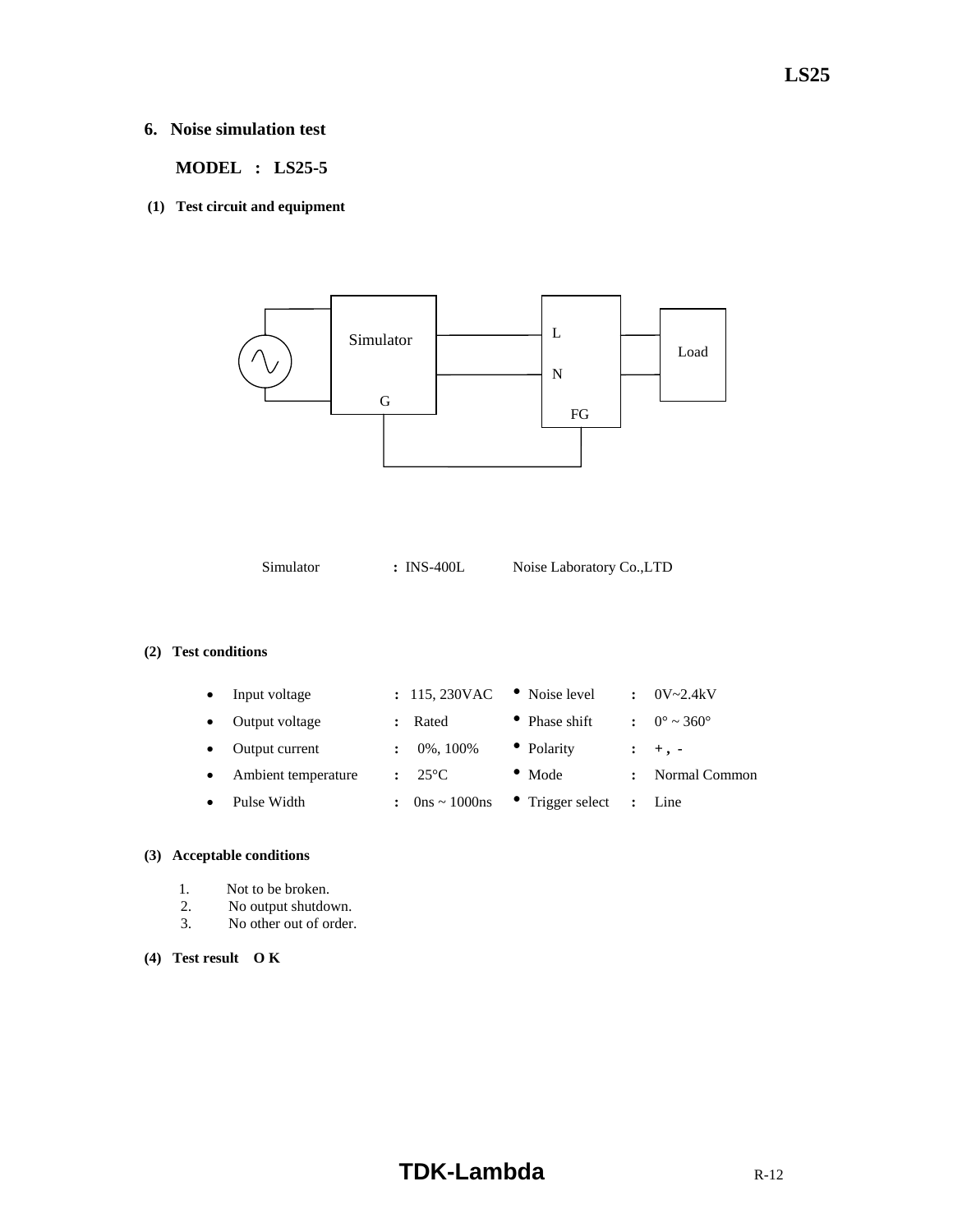#### **7. Abnormal test**

# **MODEL : LS25-5**

**(1) Test Condition** 

Input Voltage : 230VAC Output Current : 100% Ta : 25°C, 70% RH

#### **(2) Test Results**

| (              | (Da: Damaged)   |                         |                                                        |                                                          |                                                                        |                                                                |                                                                      |                                                             |                                                                                                      |                                                                                                                 |                                                                                                                     |                                                                                         |                                                                               |                                                                                                               |                                                                                                                                       |                                                                                               |                      |
|----------------|-----------------|-------------------------|--------------------------------------------------------|----------------------------------------------------------|------------------------------------------------------------------------|----------------------------------------------------------------|----------------------------------------------------------------------|-------------------------------------------------------------|------------------------------------------------------------------------------------------------------|-----------------------------------------------------------------------------------------------------------------|---------------------------------------------------------------------------------------------------------------------|-----------------------------------------------------------------------------------------|-------------------------------------------------------------------------------|---------------------------------------------------------------------------------------------------------------|---------------------------------------------------------------------------------------------------------------------------------------|-----------------------------------------------------------------------------------------------|----------------------|
|                |                 | <b>Test Position</b>    |                                                        | <b>Test Mode</b>                                         |                                                                        |                                                                |                                                                      |                                                             |                                                                                                      |                                                                                                                 | <b>Test Results</b>                                                                                                 |                                                                                         |                                                                               |                                                                                                               |                                                                                                                                       |                                                                                               |                      |
| No.            | <b>LOCATION</b> | TEST POINT              | S<br>$\,$ H<br>$\mathbf O$<br>${\bf R}$<br>$\mathbf T$ | $\mathbf{O}$<br>$\, {\bf P}$<br>$\mathbf E$<br>${\bf N}$ | 1<br>$\overline{\mathrm{F}}$<br>$\bf I$<br>$\mathbb{R}$<br>$\mathbf E$ | $\mathbf{2}$<br>S<br>${\bf M}$<br>$\mathbf{O}$<br>$\bf K$<br>E | 3<br>$\, {\bf B}$<br>U<br>$\mathbb{R}$<br>$\mathbf S$<br>$\mathbf T$ | $\overline{4}$<br>S<br>$\mathbf M$<br>$\mathbf E$<br>L<br>L | $\sqrt{5}$<br>$\overline{\text{R}}$<br>$\mathbf E$<br>$\mathbf D$<br>H<br>$\mathbf O$<br>$\mathbf T$ | 6<br>$\overline{D}$<br>$\boldsymbol{A}$<br>$\mathbf M$<br>$\boldsymbol{\mathsf{A}}$<br>${\bf G}$<br>$\mathbf E$ | $\tau$<br>$\overline{\mathrm{F}}$<br>$\mathbf U$<br>$\rm S$<br>$\mathbf E$<br>$\, {\bf B}$<br>L<br>$\mathbf O$<br>W | $\,8\,$<br>$\mathbf{O}$<br>$\cdot$<br>$\mathbf C$<br>$\cdot$<br>$\mathbf{P}$<br>$\cdot$ | $\boldsymbol{9}$<br>$\overline{0}$<br>$\cdot$<br>V<br>$\cdot$<br>$\mathbf{P}$ | $10\,$<br>$\overline{\text{N}}$<br>$\mathbf{O}$<br>$\mathbf{O}$<br>U<br>$\mathbf T$<br>$\mathbf{P}$<br>U<br>T | 11<br>$\overline{\text{N}}$<br>$\mathbf{O}$<br>$\mathbf C$<br>H<br>$\boldsymbol{\mathsf{A}}$<br>${\bf N}$<br>${\bf G}$<br>$\mathbf E$ | 12<br>$\mathbf{O}$<br>$\mathbf T$<br>$\boldsymbol{\mathrm{H}}$<br>$\mathbf E$<br>$\mathbb{R}$ | <b>NOTE</b>          |
| $\mathbf{1}$   | D1              | $\overline{(AC)}$ - (-) | $\bullet$                                              |                                                          |                                                                        |                                                                |                                                                      |                                                             |                                                                                                      | $\bullet$                                                                                                       | $\bullet$                                                                                                           |                                                                                         |                                                                               | $\bullet$                                                                                                     |                                                                                                                                       |                                                                                               | D1 Spoilt            |
| $\overline{2}$ | D <sub>2</sub>  |                         | $\bullet$                                              |                                                          |                                                                        |                                                                |                                                                      |                                                             |                                                                                                      |                                                                                                                 |                                                                                                                     |                                                                                         |                                                                               |                                                                                                               |                                                                                                                                       | $\bullet$                                                                                     | Vo out of regulation |
|                |                 |                         |                                                        | $\bullet$                                                |                                                                        |                                                                |                                                                      |                                                             |                                                                                                      |                                                                                                                 |                                                                                                                     |                                                                                         |                                                                               |                                                                                                               | $\bullet$                                                                                                                             |                                                                                               |                      |
| 3              | D <sub>3</sub>  |                         | $\bullet$                                              |                                                          |                                                                        |                                                                |                                                                      |                                                             |                                                                                                      |                                                                                                                 |                                                                                                                     |                                                                                         |                                                                               | $\bullet$                                                                                                     |                                                                                                                                       |                                                                                               |                      |
|                |                 |                         | $\bullet$                                              | $\bullet$                                                |                                                                        |                                                                |                                                                      |                                                             |                                                                                                      |                                                                                                                 |                                                                                                                     |                                                                                         |                                                                               | $\bullet$<br>$\bullet$                                                                                        |                                                                                                                                       |                                                                                               |                      |
| $\overline{4}$ | D <sub>4</sub>  |                         |                                                        | $\bullet$                                                |                                                                        |                                                                |                                                                      |                                                             |                                                                                                      |                                                                                                                 |                                                                                                                     |                                                                                         |                                                                               | $\bullet$                                                                                                     |                                                                                                                                       |                                                                                               |                      |
|                |                 | $1 - 4$                 | $\bullet$                                              |                                                          |                                                                        |                                                                |                                                                      |                                                             |                                                                                                      |                                                                                                                 |                                                                                                                     |                                                                                         |                                                                               | $\bullet$                                                                                                     |                                                                                                                                       |                                                                                               |                      |
|                |                 | $2 - 4$                 | $\bullet$                                              |                                                          |                                                                        |                                                                |                                                                      |                                                             |                                                                                                      |                                                                                                                 |                                                                                                                     |                                                                                         |                                                                               |                                                                                                               | $\bullet$                                                                                                                             |                                                                                               |                      |
|                |                 | $3 - 4$                 | $\bullet$                                              |                                                          |                                                                        |                                                                |                                                                      |                                                             |                                                                                                      |                                                                                                                 |                                                                                                                     |                                                                                         |                                                                               | $\bullet$                                                                                                     |                                                                                                                                       |                                                                                               |                      |
| 5              | A1              | $5 - 4$                 | $\bullet$                                              |                                                          |                                                                        |                                                                |                                                                      |                                                             |                                                                                                      |                                                                                                                 |                                                                                                                     |                                                                                         |                                                                               | $\bullet$                                                                                                     |                                                                                                                                       |                                                                                               |                      |
|                |                 | $7 - 4$                 | $\bullet$                                              |                                                          |                                                                        |                                                                |                                                                      |                                                             |                                                                                                      | $\bullet$                                                                                                       | $\bullet$                                                                                                           |                                                                                         |                                                                               | $\bullet$                                                                                                     |                                                                                                                                       |                                                                                               | D1 Spoilt            |
|                |                 | $\overline{4}$          |                                                        | $\bullet$                                                |                                                                        |                                                                |                                                                      |                                                             |                                                                                                      |                                                                                                                 |                                                                                                                     |                                                                                         |                                                                               | $\bullet$                                                                                                     |                                                                                                                                       |                                                                                               |                      |
|                |                 | 5                       |                                                        | $\bullet$                                                |                                                                        |                                                                |                                                                      |                                                             |                                                                                                      |                                                                                                                 |                                                                                                                     |                                                                                         |                                                                               | $\bullet$                                                                                                     |                                                                                                                                       |                                                                                               |                      |
|                |                 | $\overline{7}$          |                                                        | $\bullet$                                                |                                                                        |                                                                |                                                                      |                                                             |                                                                                                      |                                                                                                                 |                                                                                                                     |                                                                                         |                                                                               | $\bullet$                                                                                                     |                                                                                                                                       |                                                                                               |                      |
| 6              | C4              | $(+)$ Bulk - $(-)$ Bulk | $\bullet$                                              |                                                          |                                                                        |                                                                |                                                                      |                                                             |                                                                                                      | $\bullet$                                                                                                       | $\bullet$                                                                                                           |                                                                                         |                                                                               | $\bullet$                                                                                                     |                                                                                                                                       |                                                                                               | D1 Spoilt            |
|                |                 |                         |                                                        | $\bullet$                                                |                                                                        |                                                                |                                                                      |                                                             |                                                                                                      |                                                                                                                 |                                                                                                                     |                                                                                         |                                                                               | $\bullet$                                                                                                     |                                                                                                                                       | $\bullet$                                                                                     | Vo out of regulation |
| $\tau$         | C <sub>6</sub>  |                         | $\bullet$                                              | $\bullet$                                                |                                                                        |                                                                |                                                                      |                                                             |                                                                                                      |                                                                                                                 |                                                                                                                     |                                                                                         |                                                                               | $\bullet$                                                                                                     | $\bullet$                                                                                                                             |                                                                                               |                      |
|                |                 |                         | $\bullet$                                              |                                                          |                                                                        |                                                                |                                                                      |                                                             |                                                                                                      |                                                                                                                 |                                                                                                                     |                                                                                         |                                                                               | $\bullet$                                                                                                     |                                                                                                                                       |                                                                                               |                      |
| 8              | C7              |                         |                                                        | $\bullet$                                                |                                                                        |                                                                |                                                                      |                                                             |                                                                                                      |                                                                                                                 |                                                                                                                     |                                                                                         |                                                                               |                                                                                                               | $\bullet$                                                                                                                             |                                                                                               |                      |
|                |                 |                         | $\bullet$                                              |                                                          |                                                                        |                                                                |                                                                      |                                                             |                                                                                                      |                                                                                                                 |                                                                                                                     |                                                                                         |                                                                               | $\bullet$                                                                                                     |                                                                                                                                       |                                                                                               |                      |
| 9              | C8              |                         |                                                        | $\bullet$                                                |                                                                        |                                                                |                                                                      |                                                             |                                                                                                      |                                                                                                                 |                                                                                                                     |                                                                                         |                                                                               | $\bullet$                                                                                                     |                                                                                                                                       |                                                                                               | <b>Hissing Sound</b> |
|                | C9              |                         | $\bullet$                                              |                                                          |                                                                        |                                                                |                                                                      |                                                             |                                                                                                      |                                                                                                                 |                                                                                                                     |                                                                                         |                                                                               | $\bullet$                                                                                                     |                                                                                                                                       |                                                                                               |                      |
| 10             |                 |                         |                                                        | $\bullet$                                                |                                                                        |                                                                |                                                                      |                                                             |                                                                                                      |                                                                                                                 |                                                                                                                     |                                                                                         |                                                                               |                                                                                                               | $\bullet$                                                                                                                             |                                                                                               |                      |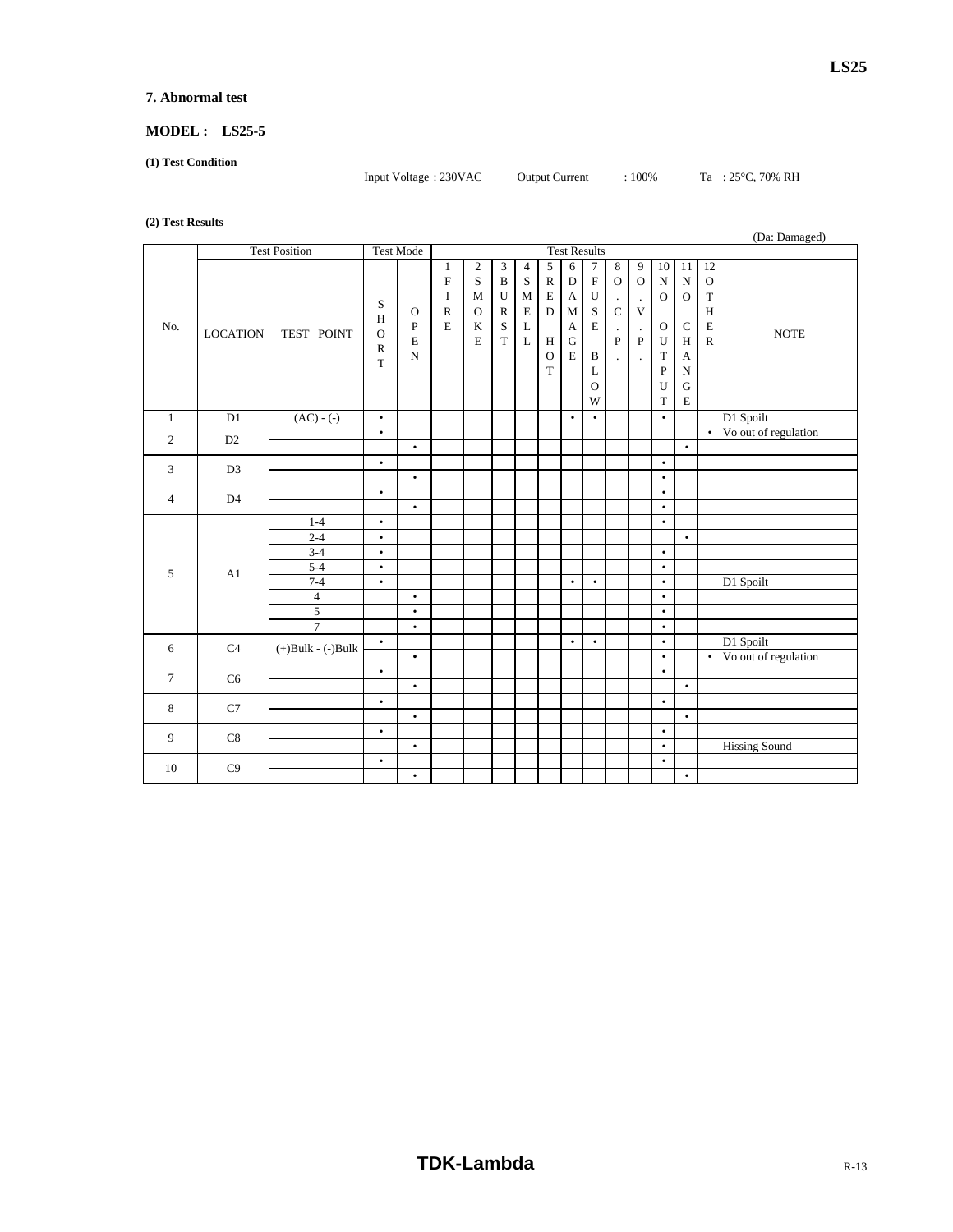#### **7. Abnormal test**

# **MODEL : LS25-5**

**(1) Test Condition** 

Input Voltage : 230VAC Output Current : 100% Ta : 25°C, 70% RH

#### **(2) Test Results**

|     |                 | <b>Test Position</b>        |               | <b>Test Mode</b> |              | <b>Test Results</b> |                |                |              | $(\nu_a, \nu_a, \nu_b)$ |               |             |                          |               |              |              |                        |
|-----|-----------------|-----------------------------|---------------|------------------|--------------|---------------------|----------------|----------------|--------------|-------------------------|---------------|-------------|--------------------------|---------------|--------------|--------------|------------------------|
|     |                 |                             |               |                  | $\mathbf{1}$ | $\sqrt{2}$          | $\mathfrak{Z}$ | $\overline{4}$ | $\sqrt{5}$   | $\,$ 6 $\,$             | 7             | $\,8\,$     | 9                        | $10\,$        | $11\,$       | 12           |                        |
|     |                 |                             |               |                  |              |                     |                |                |              |                         |               |             |                          |               |              |              |                        |
|     |                 |                             |               |                  | $\mathbf F$  | $\mathbf S$         | $\, {\bf B}$   | S              | ${\bf R}$    | $\mathbf D$             | ${\bf F}$     | $\mathbf O$ | $\overline{O}$           | ${\bf N}$     | ${\bf N}$    | $\mathcal O$ |                        |
|     |                 |                             | S             |                  | $\bf{I}$     | M                   | U              | M              | E            | $\boldsymbol{A}$        | U             |             |                          | $\mathbf{O}$  | $\mathbf{O}$ | $\mathbf T$  |                        |
|     |                 |                             |               | $\mathbf O$      | ${\bf R}$    | $\mathcal O$        | ${\bf R}$      | $\mathbf E$    | $\mathbf D$  | $\mathbf M$             | $\mathbf S$   | $\mathbf C$ | $\mathbf V$              |               |              | $\, {\rm H}$ |                        |
| No. |                 |                             | H             | ${\bf P}$        | $\mathbf E$  | $\bf K$             | $\mathbf S$    | L              |              | A                       | $\mathbf E$   | $\cdot$     | $\overline{\phantom{a}}$ | $\mathcal{O}$ | C            | $\mathbf E$  |                        |
|     | <b>LOCATION</b> | TEST POINT                  | $\mathcal{O}$ | $\mathbf E$      |              | E                   | $\mathbf T$    | L              | H            | ${\bf G}$               |               | ${\bf P}$   | ${\bf P}$                | U             | H            | $\mathbb{R}$ | <b>NOTE</b>            |
|     |                 |                             | $\mathbb R$   | ${\bf N}$        |              |                     |                |                | $\mathbf{O}$ | $\mathbf E$             | $\, {\bf B}$  |             |                          | $\mathbf T$   |              |              |                        |
|     |                 |                             | T             |                  |              |                     |                |                |              |                         |               |             |                          |               | A            |              |                        |
|     |                 |                             |               |                  |              |                     |                |                | $\mathbf T$  |                         | L             |             |                          | ${\bf P}$     | ${\bf N}$    |              |                        |
|     |                 |                             |               |                  |              |                     |                |                |              |                         | $\mathcal{O}$ |             |                          | U             | ${\bf G}$    |              |                        |
|     |                 |                             |               |                  |              |                     |                |                |              |                         | W             |             |                          | T             | E            |              |                        |
|     |                 |                             | $\bullet$     |                  |              |                     |                |                |              |                         |               |             |                          | $\bullet$     |              |              |                        |
| 11  | C10             |                             |               | $\bullet$        |              |                     |                |                |              |                         |               |             |                          |               | $\bullet$    |              |                        |
|     |                 |                             | $\bullet$     |                  |              |                     |                |                |              |                         |               |             |                          |               | $\bullet$    |              |                        |
| 12  | C11             |                             |               |                  |              |                     |                |                |              |                         |               |             |                          |               |              |              |                        |
|     |                 |                             |               | $\bullet$        |              |                     |                |                |              |                         |               |             |                          |               | $\bullet$    |              |                        |
| 13  | C12             |                             | $\bullet$     |                  |              |                     |                |                |              |                         |               | $\bullet$   |                          |               |              |              |                        |
|     |                 |                             |               | $\bullet$        |              |                     |                |                |              |                         |               |             |                          |               | $\bullet$    |              |                        |
|     |                 |                             | $\bullet$     |                  |              |                     |                |                |              |                         |               |             |                          |               |              | $\bullet$    | Vo drop to 3.9V        |
| 14  | C17             |                             |               | $\bullet$        |              |                     |                |                |              |                         |               |             |                          |               |              | $\bullet$    | <b>Hissing Sound</b>   |
|     |                 | $4 - 5$                     | $\bullet$     |                  |              |                     |                |                |              |                         |               |             |                          |               | $\bullet$    |              |                        |
|     |                 |                             |               |                  |              |                     |                |                |              |                         |               |             |                          |               | $\bullet$    |              |                        |
| 15  | T1              | $1 - 2$                     | $\bullet$     |                  |              |                     |                |                |              |                         |               |             |                          |               |              |              |                        |
|     |                 | $6,7 - 9,10$                | $\bullet$     |                  |              |                     |                |                |              |                         |               |             | $\bullet$                |               | $\bullet$    |              | Hiccup Mode            |
|     |                 | $1 - 2$                     | $\bullet$     |                  |              |                     |                |                |              |                         |               | $\bullet$   |                          | $\bullet$     | $\bullet$    |              | Hiccup Mode. Z1 spoilt |
|     |                 | $3 - 4$                     | $\bullet$     |                  |              |                     |                |                |              |                         |               |             |                          |               | $\bullet$    |              |                        |
| 16  | PC1             | $1 - 2$                     |               | $\bullet$        |              |                     |                |                |              |                         |               | $\bullet$   |                          | $\bullet$     | $\bullet$    |              | Hiccup Mode. Z1 spoilt |
|     |                 | $3 - 4$                     |               | $\bullet$        |              |                     |                |                |              |                         |               | $\bullet$   |                          | $\bullet$     | $\bullet$    |              | Hiccup Mode. Z1 spoilt |
|     |                 |                             | $\bullet$     |                  |              |                     |                |                |              |                         |               | $\bullet$   |                          | $\bullet$     |              |              | Hiccup Mode            |
|     |                 | $\mathbf{A}$ - $\mathbf{K}$ |               |                  |              |                     |                |                |              |                         |               |             |                          |               |              |              |                        |
| 17  | A2              | $R - K$                     | $\bullet$     |                  |              |                     |                |                |              |                         |               |             |                          |               |              | $\bullet$    | Vo drop to 3.6V        |
|     |                 | $R - A$                     | $\bullet$     |                  |              |                     |                |                |              |                         | $\bullet$     |             | $\bullet$                | $\bullet$     |              |              | Hiccup Mode. Z1 spoilt |
| 18  | R <sub>3</sub>  |                             | $\bullet$     |                  |              |                     |                |                |              |                         |               |             |                          | $\bullet$     |              |              |                        |
|     |                 |                             |               | $\bullet$        |              |                     |                |                |              |                         |               |             |                          |               | $\bullet$    |              |                        |
|     |                 |                             | $\bullet$     |                  |              |                     |                |                |              |                         |               |             |                          | $\bullet$     |              |              |                        |
| 19  | R7              |                             |               | $\bullet$        |              |                     |                |                |              |                         |               |             |                          |               | $\bullet$    |              |                        |
|     |                 |                             | $\bullet$     |                  |              |                     |                |                |              |                         |               |             |                          |               | $\bullet$    |              |                        |
| 20  | R8              |                             |               |                  |              |                     |                |                |              |                         |               |             |                          |               | $\bullet$    |              |                        |
|     |                 |                             |               | $\bullet$        |              |                     |                |                |              |                         |               |             |                          |               |              |              |                        |
| 21  | R10             |                             | $\bullet$     |                  |              |                     |                |                |              |                         |               |             |                          | $\bullet$     |              |              |                        |
|     |                 |                             |               | $\bullet$        |              |                     |                |                |              |                         |               |             |                          |               | $\bullet$    |              |                        |
| 22  | R11             |                             | $\bullet$     |                  |              |                     |                |                |              |                         |               |             |                          |               | $\bullet$    |              |                        |
|     |                 |                             |               | $\bullet$        |              |                     |                |                |              |                         |               |             |                          |               | $\bullet$    |              |                        |
|     |                 |                             | $\bullet$     |                  |              |                     |                |                |              |                         |               |             |                          |               | $\bullet$    |              |                        |
| 23  | R12             |                             |               | $\bullet$        |              |                     |                |                |              | $\bullet$               |               |             | $\bullet$                | $\bullet$     |              |              | Hiccup Mode. Z1 spoilt |
|     |                 |                             | $\bullet$     |                  |              |                     |                |                |              |                         |               |             |                          |               | $\bullet$    |              |                        |
| 24  | R <sub>13</sub> |                             |               |                  |              |                     |                |                |              |                         |               |             |                          |               |              |              |                        |
|     |                 |                             |               | $\bullet$        |              |                     |                |                |              |                         |               |             |                          |               | $\bullet$    |              |                        |
| 25  | R <sub>18</sub> |                             | $\bullet$     |                  |              |                     |                |                |              |                         |               |             |                          |               | $\bullet$    |              |                        |
|     |                 |                             |               | $\bullet$        |              |                     |                |                |              | $\bullet$               |               |             | $\bullet$                | $\bullet$     |              |              | Hiccup Mode. Z1 spoilt |
|     |                 |                             | $\bullet$     |                  |              |                     |                |                |              | $\bullet$               |               |             | $\bullet$                | $\bullet$     |              |              | Hiccup Mode. Z1 spoilt |
| 26  | R <sub>20</sub> |                             |               | $\bullet$        |              |                     |                |                |              |                         |               |             |                          |               | $\bullet$    |              |                        |
|     |                 |                             | $\bullet$     |                  |              |                     |                |                |              |                         |               |             |                          |               | $\bullet$    |              |                        |
| 27  | R <sub>22</sub> |                             |               | $\bullet$        |              |                     |                |                |              |                         |               |             |                          |               |              | $\bullet$    | <b>Hissing Sound</b>   |
|     |                 |                             |               |                  |              |                     |                |                |              |                         |               |             |                          |               |              |              |                        |
| 28  | R21             |                             | $\bullet$     |                  |              |                     |                |                |              | $\bullet$               |               |             | $\bullet$                | $\bullet$     |              |              | Hiccup Mode. Z1 spoilt |
|     |                 |                             |               | $\bullet$        |              |                     |                |                |              | $\bullet$               |               |             | $\bullet$                | $\bullet$     |              |              | Hiccup Mode. Z1 spoilt |
| 29  | R23             |                             | $\bullet$     |                  |              |                     |                |                |              | $\bullet$               |               |             | $\bullet$                | $\bullet$     |              |              | Hiccup Mode. Z1 spoilt |
|     |                 |                             |               | $\bullet$        |              |                     |                |                |              | $\bullet$               |               |             | $\bullet$                | $\bullet$     |              |              | Hiccup Mode. Z1 spoilt |
|     |                 |                             |               |                  |              |                     |                |                |              |                         |               |             |                          |               |              |              |                        |